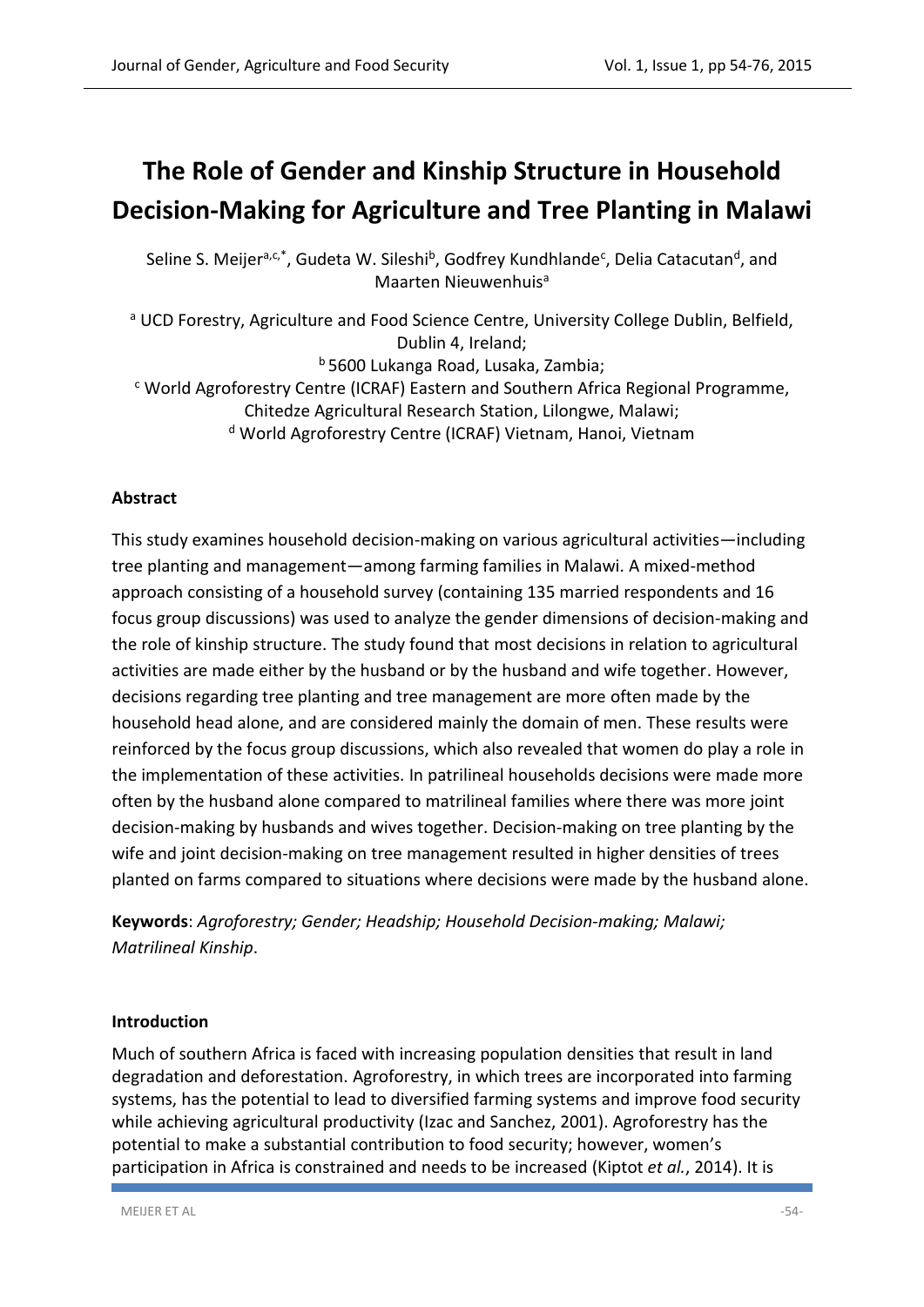important to understand how decisions are being made with regards to agricultural activities and sustaining food security. Interventions that take into consideration household level decision-making may well achieve their goals of providing sustained agricultural development, food security, and environmental sustainability. There has been widening recognition of the importance of better understanding how agricultural decisions are being made within households and, in particular, the role women play. Since there is a high degree of variation in time and space in patterns of intra-household decision-making and allocation of resources, there is a need for more context-specific information on how decisions are being made at the household level.

When it comes to tree planting on farms in Malawi, intra-household decision-making has not been well documented. It is often assumed that the head of the household is the chief decision-maker in farming households, and this role is regularly attributed to the male spouse or husband. Increasingly, the assumption that the senior male of the household functions as the household head and primary decision-maker is being questioned; likewise, the need to better understand household decision-making is being recognized [\(Rosenhouse,](#page-21-0)  [1989;](#page-21-0) [Hedman](#page-20-2) *et al.*, 1996[; Varley, 1996;](#page-22-0) [Posel, 2001;](#page-21-1) [Budlender, 2003;](#page-18-0) [Budlender, 2005;](#page-18-1) Deere *et al.*[, 2012;](#page-19-0) [Rogan, 2013\)](#page-21-2). An improved understanding of household level decisionmaking in relation to tree planting activities is needed to increase the effectiveness of agroforestry policies and other agricultural development interventions.

Previous studies have shown how difficult it can be to capture gender differences when it comes to agroforestry decisions; these studies also highlight the dangers of gender stereotypes in agroforestry programs and research [\(Bonnard and Scherr, 1994\)](#page-18-2). Analyses of the gender dimensions of trees in agrarian landscapes have suggested a high level of complexity; such complexity stems from power and tenure aspects related to trees and forests and the social and ecological diversity of landscapes [\(Rocheleau and Edmunds,](#page-21-3)  [1997\)](#page-21-3).

Assignment of decision authority in households may be influenced by variables including age, gender, education level, and access to and control over resources. In addition, tenure and land titling have been shown to affect agricultural decision-making and have the potential to empower women [\(Wiig, 2013\)](#page-22-1). When it comes to tree planting, societal norms of inheritance and residence affect decision-making processes within households, especially in relation to agriculture and agroforestry (given that issues related to tenure affect farmers' motivation to plant trees) [\(Place and Otsuka, 2001\)](#page-21-4). This is particularly relevant in a context like Malawi's, where household structure is influenced by both matrilineal and patrilineal kinship rules [\(Takane, 2008\)](#page-21-5).

This paper investigates household level decision-making for farming households in two rural districts in Malawi. It examines a range of agricultural activities, including tree planting and maintenance. Specifically, the study aims to identify: (i) Which household members are involved in the decision-making on, as well as the implementation of, various agricultural activities; and (ii) the implications of different household decision-making roles for tree planting and management by the farming household. Intra-household decision-making was analyzed using three household decision-making roles: Decision-making dominated by husband, by the wife, or joint decision-making by the husband and wife together. In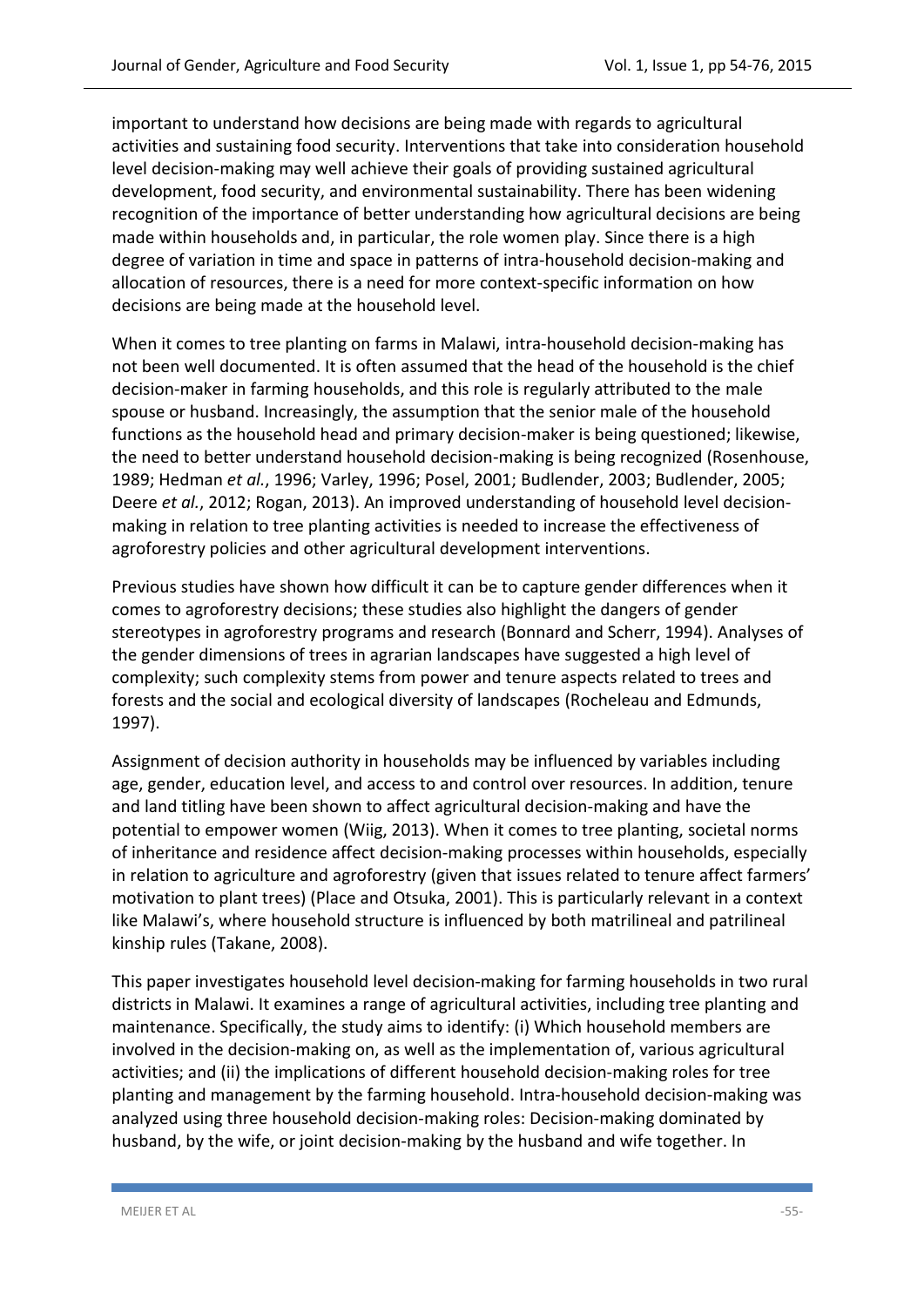addition, we hypothesize that the household head does not dominate household decisionmaking in agricultural activities such as tree planting and management.

#### **Literature review**

A brief review of the literature explores the concept of household headship (and some of its limitations), models of household decision-making, and the matrilineal and patrilineal kinship structures that exist in different parts of the country.

#### *Household Headship*

The concept of household head is widely used in the literature on household decisionmaking. There is a long history of identifying a household head in development studies; however, its definition is ambiguous and contested. As [Hedman](#page-20-2) *et al.* (1996) state: "The term head of household is used to cover a number of different concepts referring to the chief economic provider, the chief decision maker, the person designated by other members as the head, etc. The focus changes depending on the specific circumstances of the country. Generally, the definition of head of household reflects the stereotype of the man in the household as the person in authority and the bread winner. And even where the definition is adequate, criteria used by interviewers are often vague and leave room for subjective interpretation. As a result, women are only counted as heads of household when there is no adult male in the household" (Hedman *et al*., 1996).

The use of the term "household head" has been subject to increasing criticism, as it is often not well defined and justified for the context in which it is used [\(Rosenhouse, 1989;](#page-21-0) [Varley,](#page-22-0)  [1996;](#page-22-0) [Posel, 2001;](#page-21-1) [Budlender, 2003\)](#page-18-0). According to Rosenhouse (1989), the most serious problem with the term is that it assumes that, "a hierarchical relationship exists between household members and that the head is the most important member; that the head is a regular presence in the home; has overriding authority in important household decision matters; and, provides a consistent and central economic support". This notion is reinforced by Varley (1996), who states that, "the concept of the head of household—a single decision maker representing members' shared interests—is regarded as particularly inadequate and inappropriate, especially when this role is automatically ascribed to the senior male". A further operational problem for household surveys is that headship is often not defined by objective criteria but is self-identified by respondents [\(Posel, 2001;](#page-21-1) [Budlender, 2005\)](#page-18-1). As respondents are usually not asked to explain their understanding of the term headship, the meaning is unclear and one might wonder if the head is the key decision-maker in the household or simply the oldest person in the household [\(Posel, 2001\)](#page-21-1). Moreover, the understanding of headship might vary across different cultures, contexts, or even among members of the same household [\(Posel, 2001;](#page-21-1) [Budlender, 2003\)](#page-18-0).

When looking at the role of gender within households, many studies have focused on the sex of the household head in the analysis. There is a wide range of literature looking at gender and poverty, mostly conceptualizing the gender aspect as an issue of headship ([Buvinić and Gupta, 1997](#page-19-1); [Budlender, 2005;](#page-18-1) [Chant, 2006;](#page-19-2) [Finley, 2007;](#page-19-3) [Chant, 2008;](#page-19-4) [Deere](#page-19-0) *et al.*[, 2012\)](#page-19-0). However, reducing the gender dimension to an issue of headship is problematic, as it gives only a partial view of gender relationships within households and overlooks the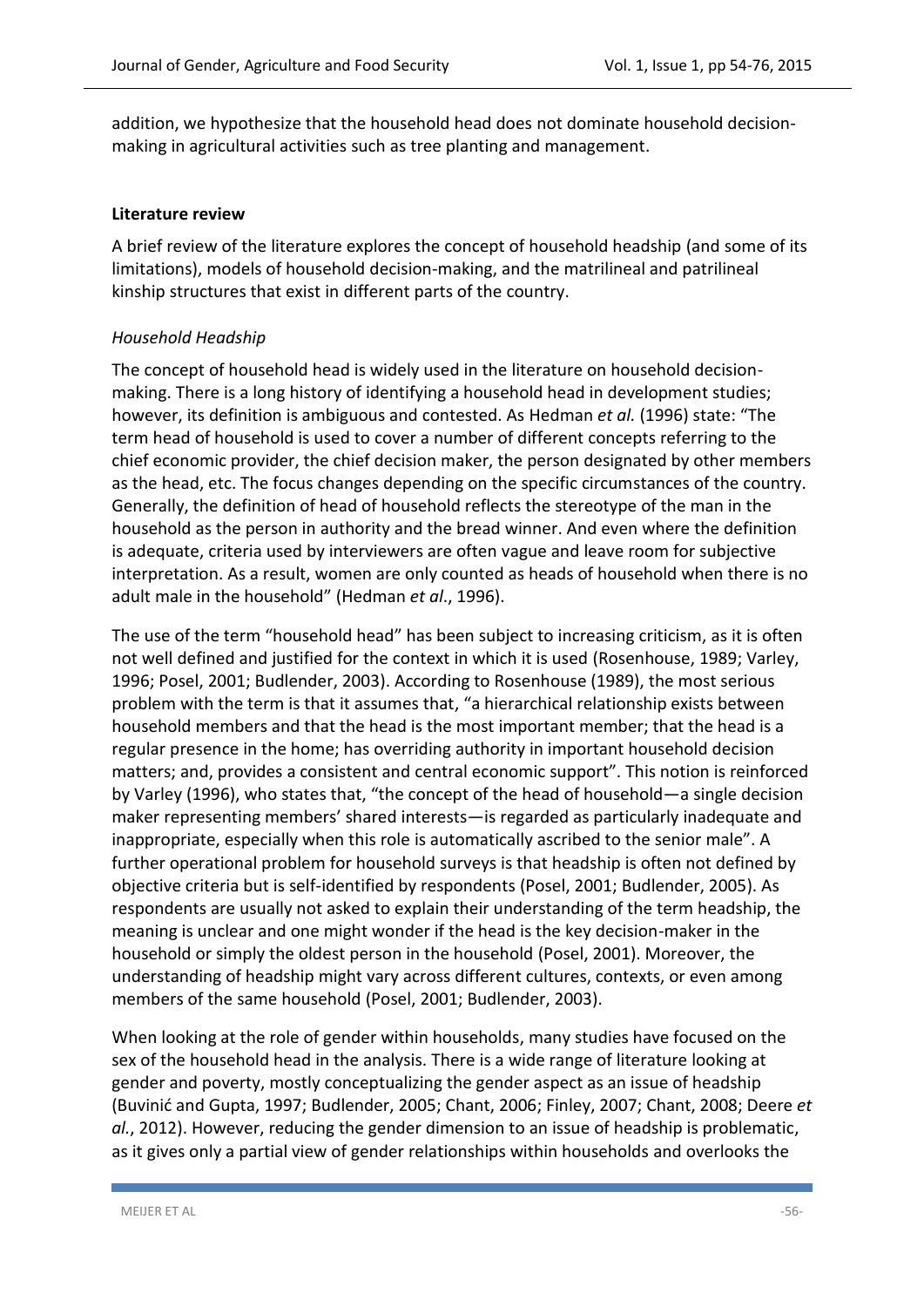position of women in male-headed households [\(Budlender, 2005;](#page-18-1) Deere *et al.*[, 2012\)](#page-19-0). [Buvinić and Gupta \(1997](#page-19-1)) examine the relationship between female headship and poverty in over 60 studies in less developed countries and conclude that most studies found femaleheaded households poorer than male-headed households. They identify the limitations of focusing on the gender of the household head, and note that the term "household head" is ambiguous, loaded with meanings of a patriarchal system of governance, and difficult to compare among different countries and cultures ([Buvinić and Gupta, 1997](#page-19-1)). Furthermore, female-headed households constitute a diverse category and many studies fail to differentiate between different types of female-headed households [\(Chant, 2006;](#page-19-2) [Finley,](#page-19-3)  [2007\)](#page-19-3).

In addition to the self-defined headship by household members, alternative definitions of headship have been proposed in the development literature [\(Fuwa, 2000;](#page-19-5) [Rogan, 2013\)](#page-21-2). One alternative definition is based on economic classifications and defines the household head as the household member with the largest contribution to income. Furthermore, there is a demographic classification, which appoints headship to the oldest member in the household. In addition, there are hybrid designations which use a combination of economic and demographic considerations in defining the household head. [Rogan \(2013\)](#page-21-2) compares these alternative definitions of female headship in post-Apartheid South Africa and finds an association between self-reported female headship and a female being identified as the main contributor to income. Self-defined headship might be problematic in poverty studies aiming to understand the gender dimensions of poverty and economic inequality, as it could underestimate the growing risk of income poverty in female-headed households [\(Rogan,](#page-21-2)  [2013\)](#page-21-2). Although it has been suggested that alternative definitions of headship might be more appropriate in poverty studies—especially those with a gender focus—there is less of a need to look at economic and demographic factors in defining headship when trying to understand household decision-making. Therefore, this study uses the conventional method of self-defined headship to identify household heads in the survey and to explore how selfdefined headship affects decision-making over several agricultural activities, including tree planting and tree management.

#### *Household Decision-Making Models*

There is a large body of literature on household behavior and the development of models to predict this behavior and its outcomes. [Doss \(1996\)](#page-19-6) recognizes five types of models of household decision-making: Common preferences model, unified household model, collective model, cooperative bargaining model, and non-cooperative bargaining models. Early studies assumed that households behaved as if they were single individuals, which is the idea behind the common preferences model and the unified household model. The collective model is based on the idea that households reach a Pareto efficient outcome, which means that no individual can be made better off without making someone else worse off. The cooperative bargaining model assumes that household decisions are made through a cooperative game in which bargaining power is a function of the outside options of the two bargaining individuals. Cooperative bargaining models are a subset of collective models [\(Doss, 2013\)](#page-19-7). Non-cooperative models assume that households do not pool their income and allow for individuals to make consumption and production decisions based on their labor and access to resources. [Doss \(1996\)](#page-19-6) provides a detailed review of the different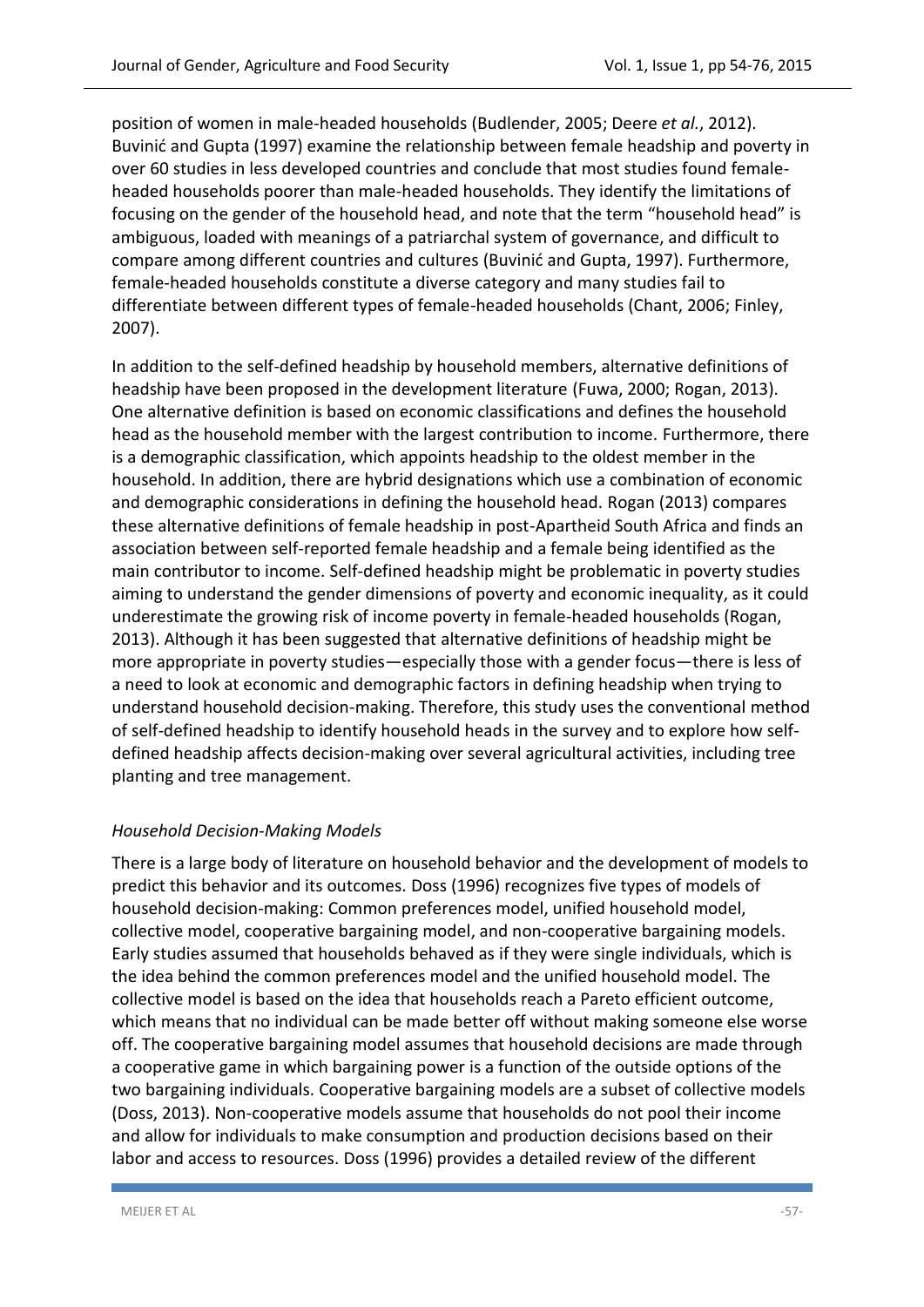models of intra-household decision-making and examines the assumptions, predictions, and empirical implications of these different models.

A lot of studies have tested these models and the assumptions associated with them for rural households in developing countries. There has been increasing evidence against the common preferences model and the unified household model. Although the concept of a "unitary household" is convenient, the empirical evidence to support these simplistic models is scarce [\(Strauss and Thomas, 1995\)](#page-21-6). [Alderman](#page-18-3) *et al.* (1995) suggest that there was sufficient evidence against the unitary model of the household. However, the unitary model is not always rejected completely [\(Doss, 2013\)](#page-19-7). For example, [Quisumbing and Maluccio](#page-21-7)  [\(2003\)](#page-21-7) test the unitary versus collective model of the household for Bangladesh, Ethiopia, Indonesia, and South Africa and reject the unitary model as a description of household behavior, but fail to reject the hypothesis that households are Pareto-efficient. On the other hand, [Udry \(1996\)](#page-22-2) tests the concept of Pareto efficiency for farming households in Burkina Faso and finds that plots controlled by women have significantly lower yields than similar plots controlled by men, thus contradicting the Pareto efficiency of resource allocation within the household.

There is a large body of literature on the models of household decision-making, and some of the findings have been inconsistent with each other and have encouraged the further development of new and alternative models of intra-household resource allocation and decision-making. The recently developed Women's Empowerment in Agriculture Index (WEAI) is a new tool that measures the empowerment, agency, and inclusion of women in the agricultural sector and can serve as a diagnostic tool to signal key areas for interventions to increase empowerment and gender parity (Alkire *et al.*[, 2013\)](#page-18-4). Alkire *et al.* [\(2013\)](#page-18-4) document the development of the WEAI and present findings of a pilot in Bangladesh, Guatemala, and Uganda. Although the authors caution that the results are not representative of the whole countries, the study finds that in Bangladesh women are empowered in 43.2 percent of households sampled (WEAI = 0.762), compared to 27.3 percent in Guatemala (WEAI = 0.702) and 41.2 percent in Uganda (WEAI = 0.800). In Malawi, the WEIA score is 0.84 and nearly 52 percent of women have achieved adequate empowerment, making Malawi perform better than Bangladesh, Guatemala, and Uganda [\(Malapit](#page-20-3) *et al.*, 2014). However, the study was conducted on the boundary of the Central and Southern regions of the country, and ideally information would be collected across all three regions to understand differences within the country. The WEAI is a promising new tool; larger surveys in more contexts can help identify key decision-makers in different types of production.

Levels of involvement in decision-making can range from no involvement to sole decisionmaking, with various levels of input falling between. For example, [Nosheen](#page-20-4) *et al.* (2008) look at men and women's participation levels in different agricultural practices using three categories of involvement: Never, sometimes, or often. This paper employs a binary approach to assess decision-making by husbands and wives, as this approach is the simplest to understand and explain to respondents.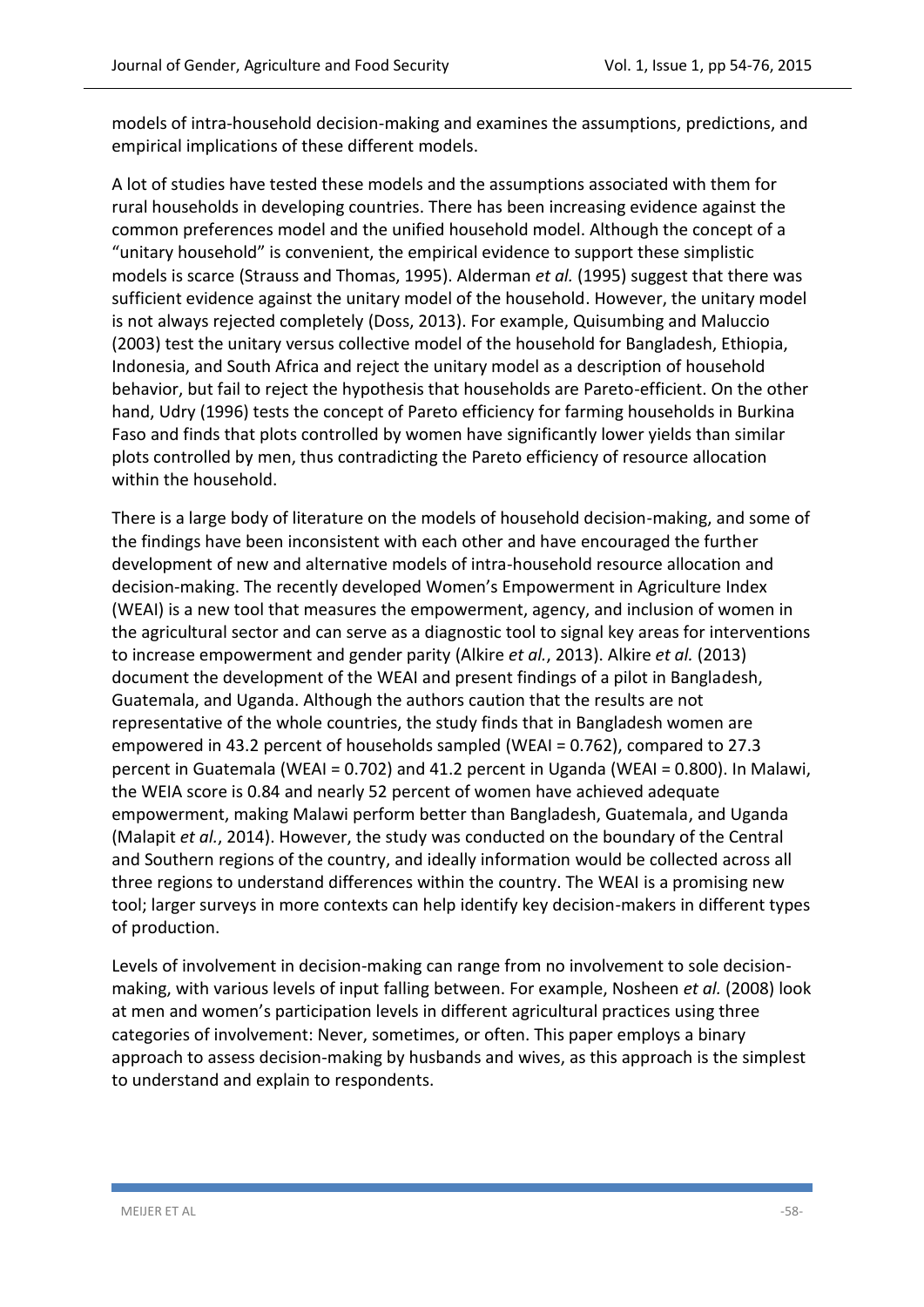### *Kinship Structure*

Two marriage structures exist in Malawi, with associated rules for inheritance and residence (the structures are referred to here as "matrilineal" or "patrilineal"). In a matrilineal society, land is transferred along matrilineal lines, which usually involves inheritance going from the wife to her daughters or nieces. In addition, it is common for the married couple to take up residence in the wife's village, which is referred to as uxorilocal residence [\(Takane, 2008\)](#page-21-5). The husband will cultivate land together with his wife, but he has no decision-making power over the transfer of his wife's land rights. In case of divorce or death of the wife, the husband loses the user rights over his wife's land and is expected to return to his original village, leaving the children with the wife or her family (as they belong to the matrilineal kin). In patrilineal societies, on the other hand, land rights belong to men and are usually transferred from fathers to sons. The residence rules are virilocal and a wife lives in her husband's village after marriage [\(Takane,](#page-21-5) 2008). Upon divorce, a woman must return to her original village while the children remain in the husband's village. A widow may sometimes remain in the husband's village if bride wealth was paid and if the relatives of the husband give permission for her to do so.

Studies have observed changes in the inheritance and residence rules in different regions of Malawi over the past few decades (Hansen *et al*., 2005; [Vaughan, 1985\)](#page-22-3). For example, [Phiri](#page-21-8)  [\(1983\)](#page-21-8) described how influences—such as the intrusion of patrilineal immigrants, Christian missionary activities, colonialism, and the modern capitalist economy—have affected matrilineal societies in central Malawi since the mid-nineteenth century and found that uxorilocality in particular has diminished. Similarly, [Takane \(2008\)](#page-21-5) studied customary land tenure and inheritance rules in diverse regions of Malawi and concluded that, despite the fact that most of the land transactions followed customary land tenure and inheritance rules, land transactions differed from the basic rules in a good number of cases. Reasons behind these deviations include the unique personal relationships between landholders and heirs, the increase of wives returning to patrilineal villages after divorce or widowhood, and the increasing scarcity of land [\(Takane, 2008\)](#page-21-5).

In a detailed account of changes in gender relations in Malawian households, [Vaughan](#page-22-3)  [\(1985\)](#page-22-3) describes the effects of commodity production on gender relations within rural households in southern Malawi during the colonial period, using two case studies with similar matrilineal inheritance rules and uxorilocal marriage. The first case study describes the effects of the collapse of the cotton industry in the 1930s—in which men and women played an equal role—which was then replaced by labor migration and cattle-raising. As these new activities were restricted to able-bodied men, this resulted in the marginalization of women in the economy [\(Vaughan, 1985\)](#page-22-3). The second case study focused on the tenants of a privately-owned estate where residents had to pay a local rent (*thangata)* to be allowed to stay on the land. In the 1930s, the system was modified, and instead of paying rent in the form of labor, men paid in the form of tobacco grown on their land. The men now had a direct interest in land allocation and land rights slowly became invested in men; and, as a result, women lost their bargaining power [\(Vaughan, 1985\)](#page-22-3). "In both cases, the ultimate decline in the position of women came about in part through the particular interventions of the state in molding the nature of economic relations. By placing fiscal responsibility on men, for instance, the state made central the economic activities of male household members and placed greater emphasis on the household (and hence on marriage) as the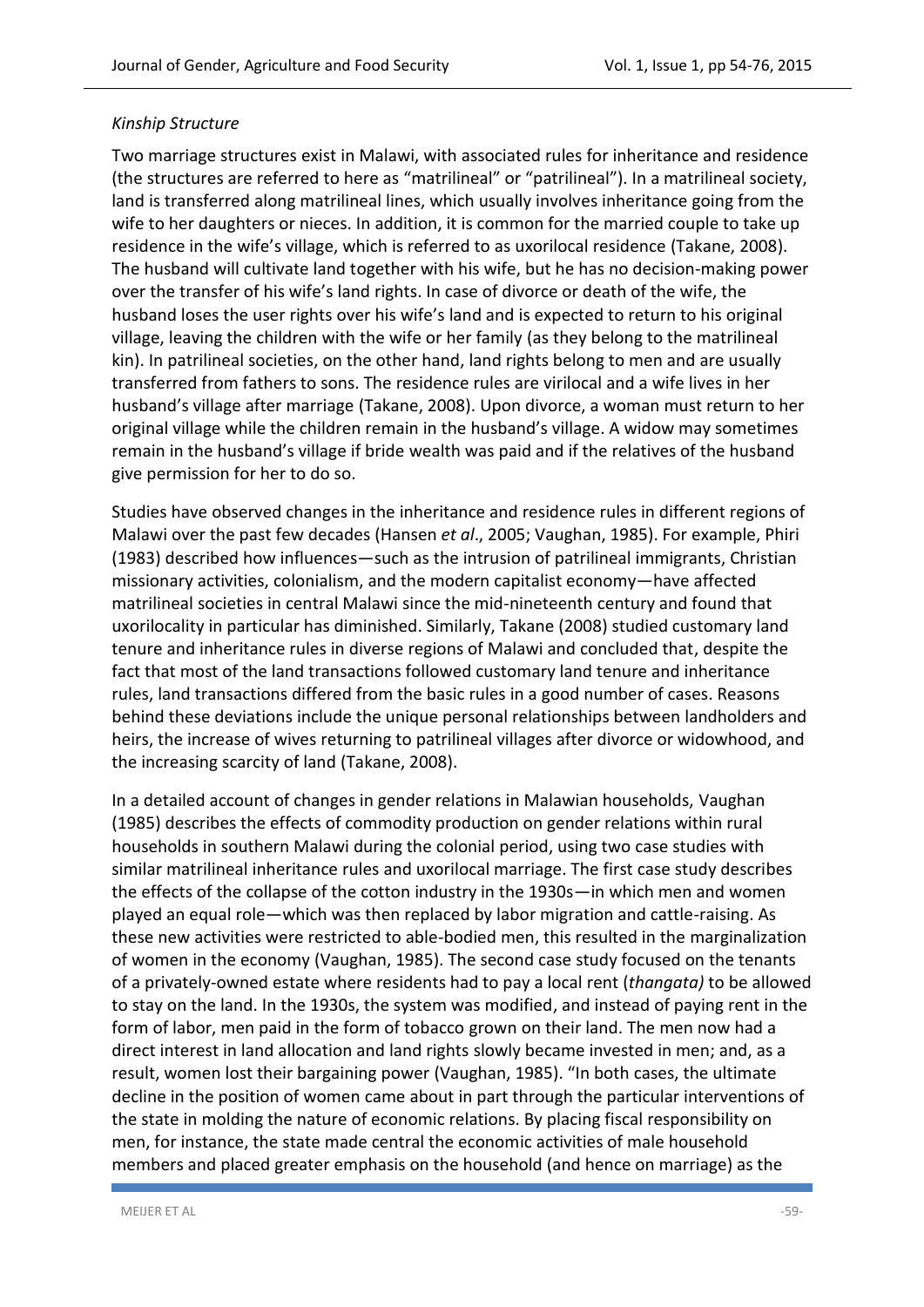basic economic unit of society. The price women paid for their exemption from taxation (and, in the case of the estates, their exemption from *thangata*) was the ultimate marginalization of their economic activities" (Vaughan, 1985).

In contrast, others have argued that the matrilineal societies in Malawi have been remarkably stable in the face of external change and pressure to conform to patrilineal rules [\(Peters, 1997;](#page-21-9) [Peters, 2010\)](#page-21-10). [Peters \(2010\)](#page-21-10) examined the matrilineal land tenure in southern Malawi and found that traditional matrilineal inheritance rules have prevailed despite a long and continuing history of prejudice against matriliny and attempts by the government to discourage matrilineal inheritance [\(Mkandawire, 1983;](#page-20-5) [Hansen](#page-19-8) *et al.*, 2005). Changes in gender relations and matrilineal and patrilineal residence and inheritance traditions will affect household decision-making, and hence it is important to take note of these studies.

# **Methods**

## *Biophysical Context and Selection of Study Areas*

Malawi is a small landlocked country in southern Africa, occupying an area of 11.9 million hectares, of which 22 percent is comprised of inland waters (lakes Malawi, Malombe, Chilwa, and Chiuta). The climate is tropical and rainfall is concentrated in a single wet season between November and April, with average rainfall varying from 800 mm in the lowlying areas along the Lake to 1,000 to 1,500 mm in the high-altitude plateaus. Almost all households involved in farming cultivate maize, making it the most important staple food. Other important food crops are pulses, groundnuts, and cassava. In addition, cash crops grown for export include tobacco, tea, sugar, coffee, and macadamia. The population of Malawi was estimated to be 14.9 million in 2010, with an average annual growth rate of 3.1 percent [\(World Bank, 2013\)](#page-22-4). The population is concentrated in the south of the country, where the population density is 184 persons per square kilometer, compared to 63 in the Northern Region [\(NSO, 2008\)](#page-20-6).

This study focused on two study sites in Malawi: the northern district Mzimba and the southern district Chiradzulu. Mzimba district is characterized by relatively low population densities and is inhabited mainly by the Tumbuka and Ngoni ethnic groups. The population density in Chiradzulu is relatively high, and the predominant ethnic groups are the Chewa, Lomwe, and Yao. In both districts, 10 villages were randomly selected from a list of villages provided by the extension planning area (EPA). In Mzimba, 10 villages were selected in Zombwe EPA: Chinombo Jere, Kenani Shaba, Maquiko Mbizi, Yesaya Juba, Simoni Tembo, Samani Mkandawire, Mathambo Mtete, Samuel Jere, Chabwa, and Palango Mhango. In Chiradzulu, 10 villages were selected in Mbulumbuzi EPA: Luna, Nchenao, Lumeta, Nsungwi, Jonathan 1, Chiwinja, Makawa, Nyasa, Sasu, and Mbunda.

In Malawi, matrilineal succession is mainly practiced by the major ethnic groups found in the central and southern regions—such as the Chewa, Yao, and Lomwe—whereas patrilineal kinship structure is mostly associated with the Tumbuka and Ngoni ethnic groups in the north [\(Place and Otsuka, 2001;](#page-21-4) [Takane, 2008\)](#page-21-5). In matrilineal households, either the husband or the wife can be considered the household head, whereas in patrilineal households it will generally be the husband.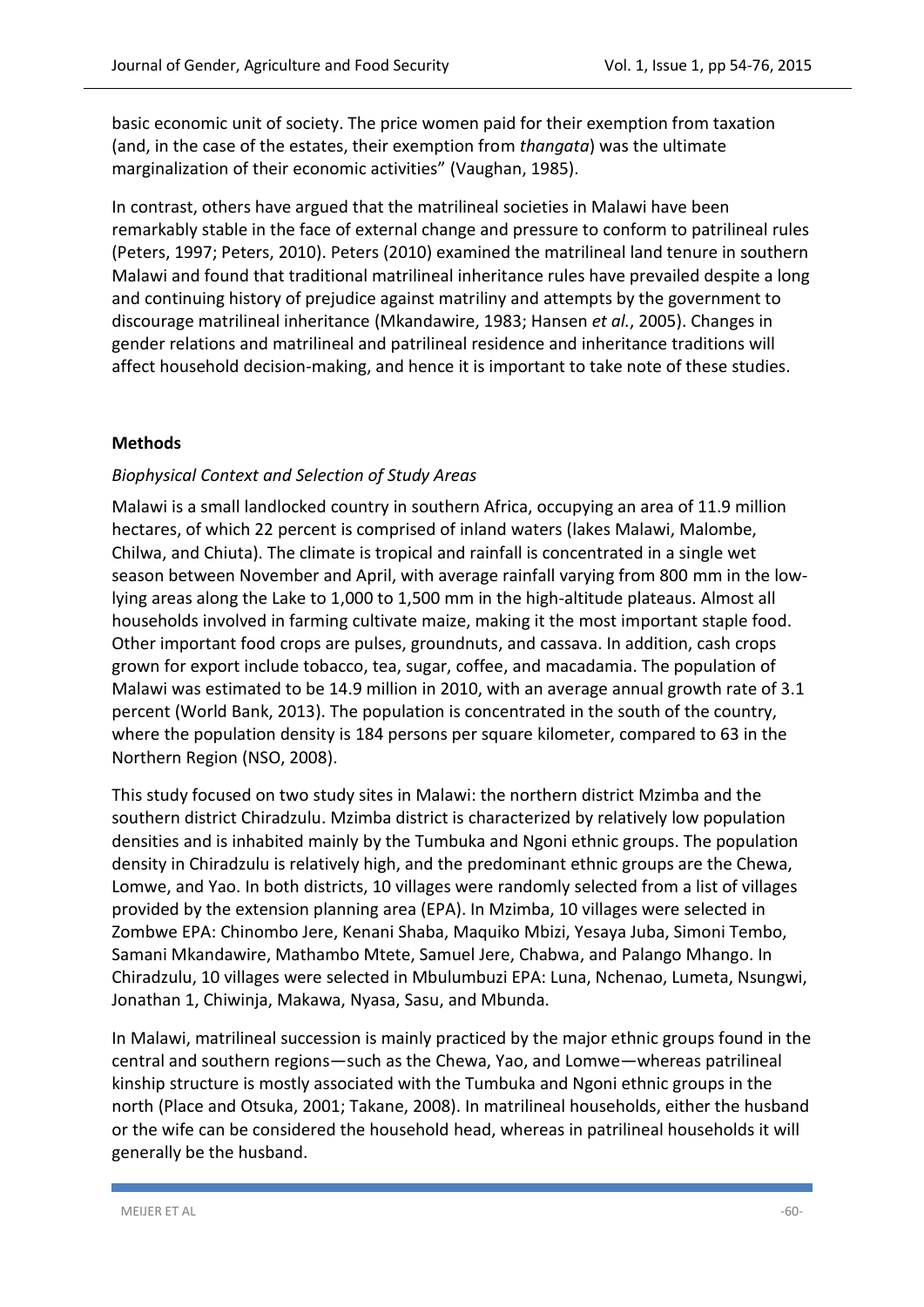### *Household Survey*

A household survey was used to elicit information on intra-household decision-making. The survey contained questions on personal and household characteristics, farming activities, and decision-making roles within the household. For 11 agricultural activities—including tree planting and tree management—the respondent was asked if the main decision-maker in their household was the husband, the wife, or if the decisions were made jointly by the husband and wife together. The same question was asked for the implementation of these 11 activities.

The questionnaire was administered between October and November 2012 to 135 married household heads who were randomly selected from the lists of village inhabitants provided by the local EPA. In Chiradzulu, the household survey was administered to 41 male-headed households and 27 female-headed households, whereas 65 male-headed households and 2 female-headed households were included in the survey in Mzimba. This study reports the findings of the households comprised of a husband and wife, and it excluded household heads who were single, separated, widowed, or in a polygamous marriage. In all cases, the head of the household was interviewed, as identified by the household after selection. If the head of the household was not available to be interviewed, another household was selected from the list using a random sampling procedure. To complement the data collected in the household survey, handheld GPS units were used to measure the area of the land belonging to each respondent to establish land size and calculate the density of trees planted on a respondent's land.

## *Focus Group Discussions*

Focus group discussions were carried out according to the methodology described by [Hennink \(2007\)](#page-20-7). The groups were stratified according to district (Chiradzulu and Mzimba) and gender (male and female). In both districts, separate groups were formed of male and female respondents. In each district, four focus group discussions were carried out with female participants and four with male participants, resulting in a total of 16 focus groups. After the villages had been selected, respondents were selected randomly from the list of farming households provided by the EPA. Each focus group discussion consisted of seven to nine participants. A discussion guide was developed and translated into both Chichewa and Tumbuka and the focus group discussions were conducted in the local language of each district. The group discussions lasted approximately two hours. The focus group discussions included a group exercise on household decision-making in relation to agricultural activities. The participants in the focus groups were asked to discuss which household members are generally responsible for the decision-making for 11 agriculturally-related household activities. For each activity, the participants discussed who the most common decisionmaker for the activity was, and consequently which household members were involved in the implementation of the decision. The focus group discussions were carried out in April 2013.

# *Data Analysis*

Respondents were divided into two kinship groups based on their ethnicity. Respondents from the Chewa, Lomwe, and Yao ethnic groups were classified as belonging to the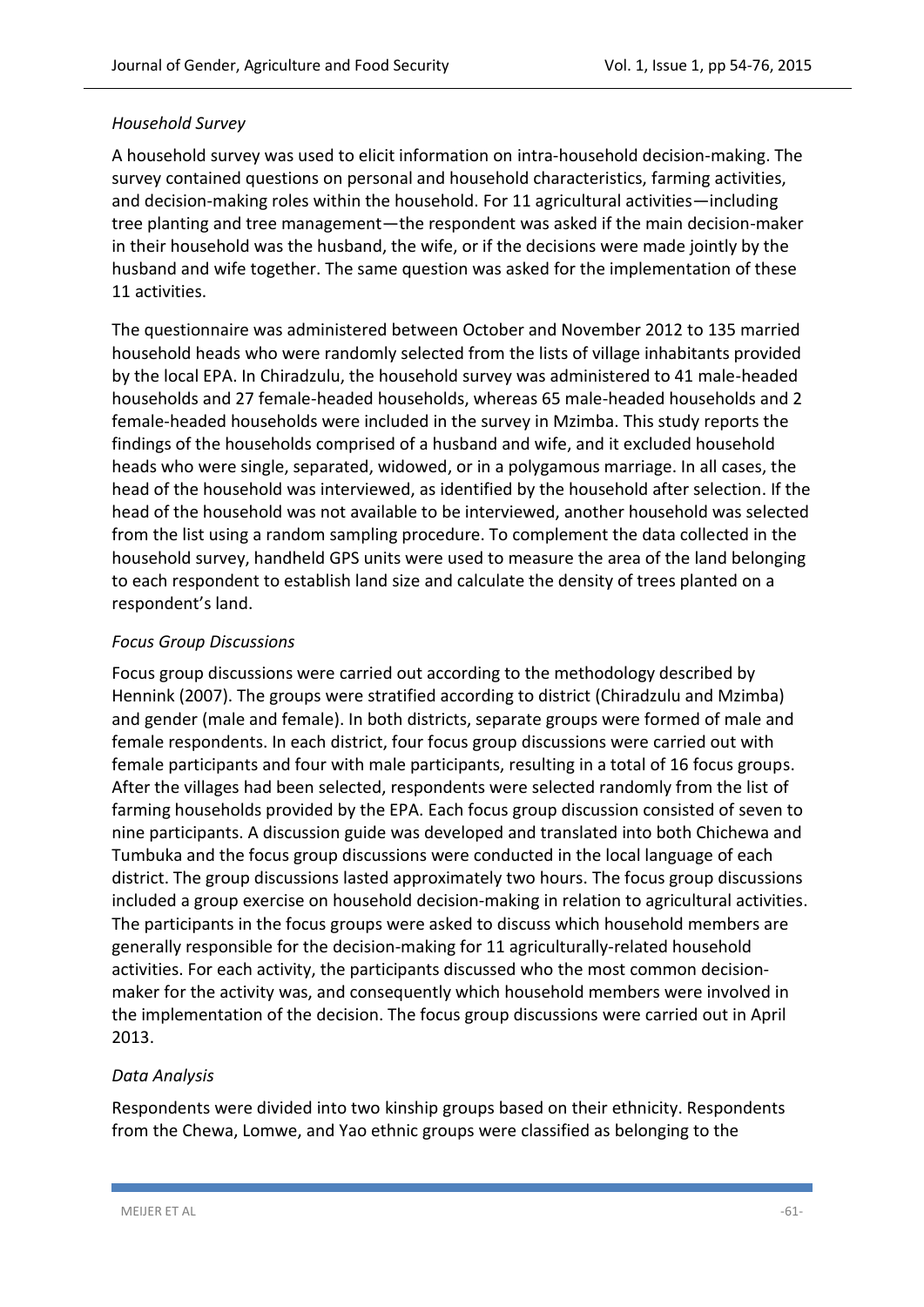matrilineal kinship group, and the other ethnicities to the patrilineal kinship group. Descriptive statistics were used to describe the characteristics of the sample population.

Multinomial regression analyses were used to test the association of gender and kinship with the household decision-making roles for the various agricultural activities. The model consisted of gender and kinship as control variables. This relationship was expressed as *D<sup>i</sup> = f (G, K)* where *D<sup>i</sup>* is household decision-making role (decision-making by the husband, the wife, or joint) regarding the various agricultural activities (*i*); and *G* represents the gender (male vs. female) and *K* is the household kinship (matrilineal vs. patrilineal). Differences in the odds of decision making roles were estimated and their significance indicated by the Wald  $χ<sup>2</sup>$ .

Chi-square tests and Kruskal-Wallis tests were used to test the association between the decision-making role for tree planting and explanatory variables (including district, age, education level, household size, size of the landholding, and membership of a farmer's group).

Negative binomial regression analyses were used to test whether the density of planted trees was associated with the decision-making role for tree planting and tree management across kinship and gender. This relationship was expressed *T = f (Dtp, Dtm)* where *T* is the number of trees planted per hectare and  $D_{tp}$  and  $D_{tm}$  are the decision-making roles for tree planting and tree management, respectively.

The outcomes of the group exercises conducted during the focus group discussions were analyzed using descriptive statistics, including frequency tables. Chi-square tests were used to test for differences in decision-making between Mzimba and Chiradzulu and between groups of male and female respondents. Statistical analyses were supplemented by the qualitative information collected during the focus group discussions.

The data were analyzed using SPSS and SAS.

#### **Results**

#### *Household Characteristics of the Study Group*

Our sample included 135 married households, of which 68 were based in Chiradzulu and 67 in Mzimba (Table 1). The main ethnic groups in Chiradzulu were the Lomwe (51 percent), Yao (16 percent) and Ngoni (16 percent), whereas the most common ethnicities in Mzimba were Tumbuka (48 percent) and Ngoni (33 percent). The average household size was five people (with a Standard Deviation (SD) of  $\pm 2$ ) in both areas. Nearly all (99 percent) households owned land, and some respondents (21 percent) reported they rented additional land for farming. The average total farm size of the respondents was 0.63 hectares ( $\pm$  0.37 ha) in Chiradzulu and 2.00 hectares ( $\pm$  1.68 ha) in Mzimba, although the actual acreage under cultivation was lower in both areas.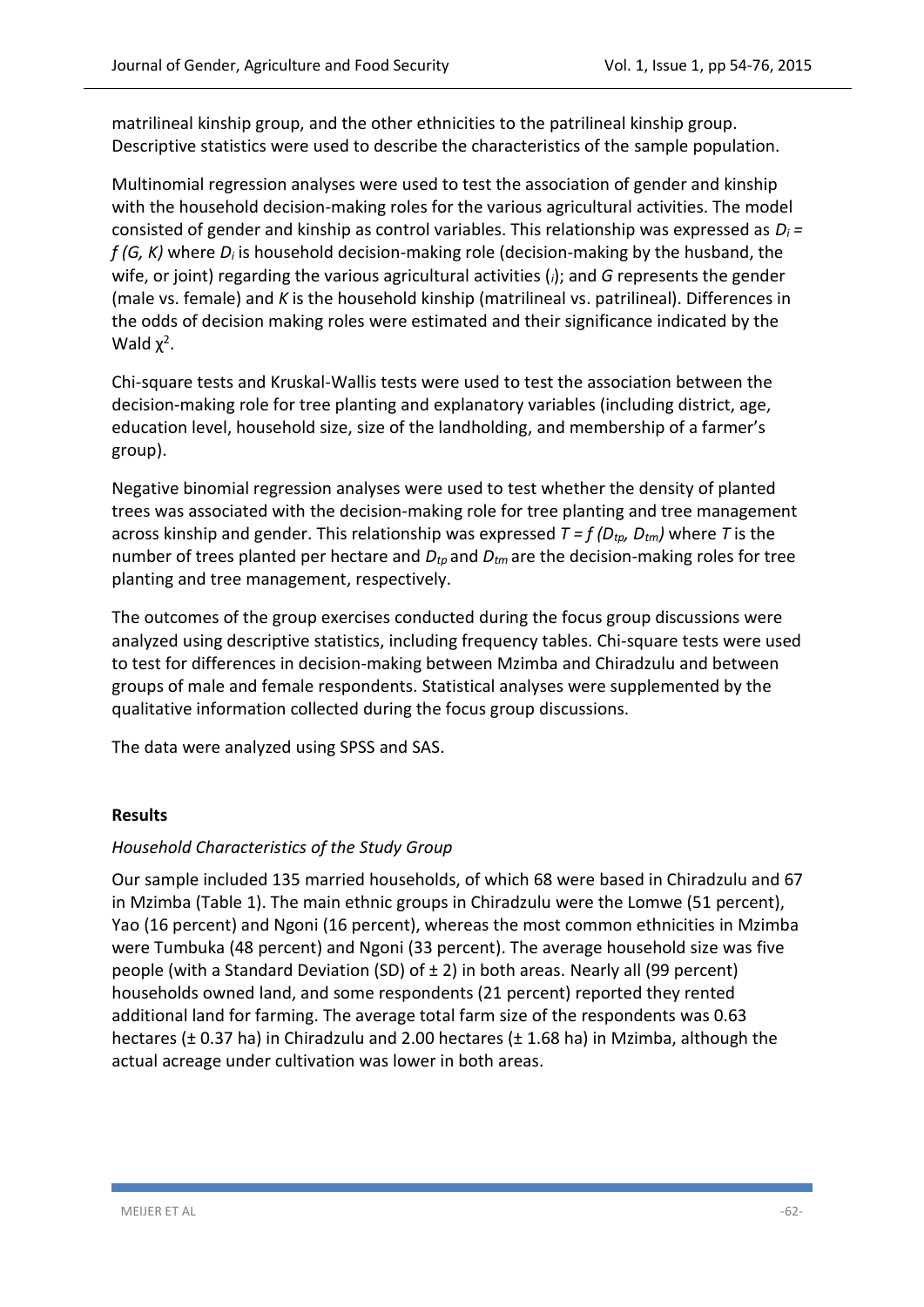|                                                                    |                  | <b>Mzimba</b><br>$% out of N = 67$ | Chiradzulu<br>$% out of N = 68$ |
|--------------------------------------------------------------------|------------------|------------------------------------|---------------------------------|
| Gender                                                             | Male             | 97                                 | 60                              |
|                                                                    | Female           | 3                                  | 40                              |
| Kinship                                                            | Patrilineal      | 88                                 | 28                              |
|                                                                    | Matrilineal      | 12                                 | 72                              |
| <b>Tribe</b>                                                       | Lomwe            | 0                                  | 51                              |
|                                                                    | Chewa            | 9                                  | 4                               |
|                                                                    | Yao              | 3                                  | 16                              |
|                                                                    | Ngoni            | 33                                 | 16                              |
|                                                                    | Tumbuka          | 48                                 | 0                               |
| <b>Education level</b>                                             | None             | $\mathbf{1}$                       | 4                               |
|                                                                    | Primary school   | 64                                 | 66                              |
|                                                                    | Secondary school | 34                                 | 30                              |
| Average age of household head                                      |                  | 46 years                           | 45 years                        |
| Average farm size                                                  |                  | 2.00 ha $(\pm 1.68)$               | 0.63 ha $(\pm 0.37)$            |
| Percentage of households that own land                             |                  | 99                                 | 100                             |
| Percentage of households that rent plots                           |                  | 13                                 | 28                              |
| Percentage of households using mineral<br>fertilizer               |                  | 99                                 | 99                              |
| Percentage of households using organic<br>fertilizer               |                  | 51                                 | 74                              |
| Main food crop                                                     |                  | Maize (99%)                        | Maize (100 %)                   |
| Main cash crop                                                     |                  | Tobacco (21%)                      | Pigeon pea (54%)                |
| Percentage of households that planted trees in<br>the past 5 years |                  | 71                                 | 81                              |

#### Table 1**:** Characteristics of the respondents in the two study sites

The main food crop planted in both districts was maize, while the main cash crops were pigeon pea (*Cajanus cajan*) in Chiradzulu (planted by 54 percent of households) and tobacco (*Nicotiana tabacum*) in Mzimba (planted by 21 percent of households). Almost all households (99 percent) applied mineral fertilizer on their farm, while 62 percent of the respondents also used some form of organic fertilizer. The main source of energy for cooking was firewood (reported by 99 percent of the respondents).

# *Decision-Making Roles for Agricultural Activities*

For the various agricultural activities, most decisions were being made either by the husband or jointly by the husband and wife together (Table 2). Decision-making by the wife alone also occurred but was less common. An exception is firewood collection, which was nearly always decided upon by the wife and which is related to the fact that it is often considered the domain of women in Malawi. Tree planting and tree management appeared different from the other agricultural activities in that the percentage of cases where the husband decides independently was higher—and consequently decision-making by the wife and joint decision-making were lower—compared to the other agricultural activities. These trends were significant for all activities except the selling of farm products, in which the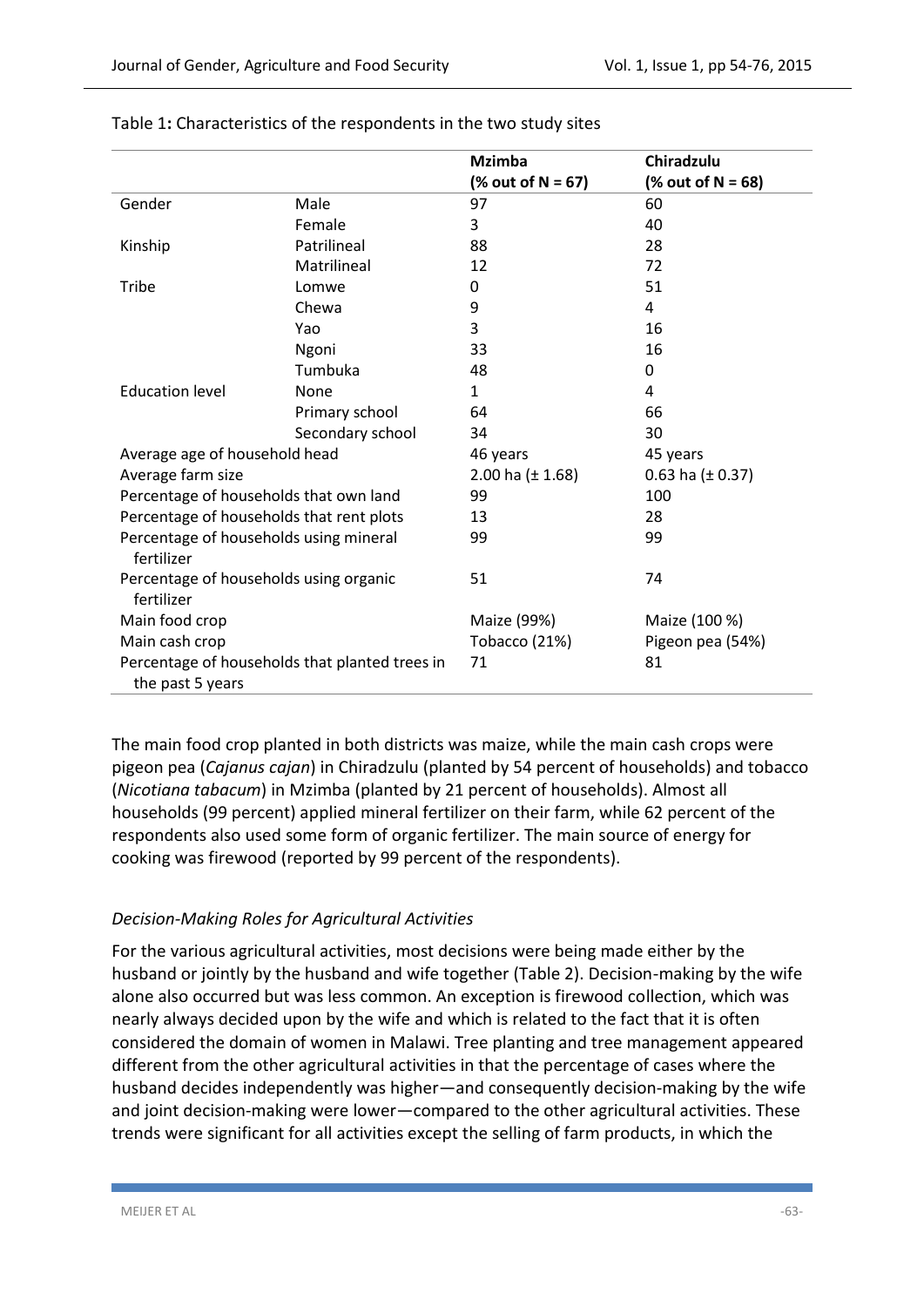proportion of decision-making by the husband, wife, and joint decision making was equal (Table 2).

Table 2: Percentage of survey respondents identifying the husband, the wife, or joint decisionmaking as the main decision-maker for various agricultural activities

| <b>Activities</b>         | <b>Husband</b><br>(%) | Wife<br>(%) | Joint<br>(%) | N   | P       |
|---------------------------|-----------------------|-------------|--------------|-----|---------|
|                           |                       |             |              |     |         |
| Crops to plant            | 42.5                  | 17.9        | 39.6         | 134 | 0.001   |
| Sowing crops              | 39.3                  | 17.8        | 43.0         | 135 | 0.001   |
| Weeding                   | 36.1                  | 18.8        | 45.1         | 133 | 0.001   |
| Fertilizer                | 32.8                  | 20.1        | 47.0         | 134 | 0.001   |
| Trees to plant            | 62.2                  | 11.9        | 25.9         | 135 | < 0.001 |
| Tree management           | 57.5                  | 13.4        | 29.1         | 134 | < 0.001 |
| Rearing animals           | 45.2                  | 19.3        | 35.6         | 135 | 0.001   |
| Selling farm products     | 29.6                  | 27.4        | 43.0         | 135 | 0.057   |
| Accessing credit          | 40.7                  | 23.0        | 36.3         | 135 | 0.031   |
| Participation in meetings | 43.7                  | 11.1        | 45.2         | 135 | < 0.001 |
| Firewood collection       | 7.4                   | 81.5        | 11.1         | 135 | < 0.001 |

The *P*-values represent the outcome of a chi-square test testing for a 0.33-0.33-0.33 distribution of proportions.

The decision-making roles varied for male and female household heads as well as for matrilineal and patrilineal households (Table 3). The multinomial regression analyses showed that gender and kinship structure were not significantly associated with the decisions to plant crops, apply fertilizer, or access credit. The regression outcomes for the decisions related to other agricultural activities were significant and all outcomes are presented in Table 4. Kinship structure was significantly associated with the decision-making roles for sowing and weeding of crops, rearing animals, participating in meetings, firewood collection, tree planting, and tree management (Table 4).

| <b>Activities</b> |         |             | Husband (%) | Wife $(\%)$ | Joint (%) |
|-------------------|---------|-------------|-------------|-------------|-----------|
| Crops to plant    | Gender  | Male        | 50.5        | 9.5         | 40.0      |
|                   |         | Female      | 13.8        | 48.3        | 37.9      |
|                   | Kinship | Patrilineal | 51.9        | 11.7        | 36.4      |
|                   |         | Matrilineal | 29.8        | 26.3        | 43.9      |
| Sowing crops      | Gender  | Male        | 49.1        | 7.5         | 43.4      |
|                   |         | Female      | 3.4         | 55.2        | 41.4      |
|                   | Kinship | Patrilineal | 52.6        | 14.1        | 33.3      |
|                   |         | Matrilineal | 21.1        | 22.8        | 56.1      |
| Weeding           | Gender  | Male        | 45.2        | 8.7         | 46.2      |
|                   |         | Female      | 3.4         | 55.2        | 41.4      |
|                   | Kinship | Patrilineal | 48.7        | 17.1        | 34.2      |
|                   |         | Matrilineal | 19.3        | 21.1        | 59.6      |
| Fertilizer        | Gender  | Male        | 37.1        | 13.3        | 49.5      |

Table 3: Percentage of survey respondents identifying the husband, the wife, or joint decision-making as the main decision-maker by gender of the head of the household and kinship.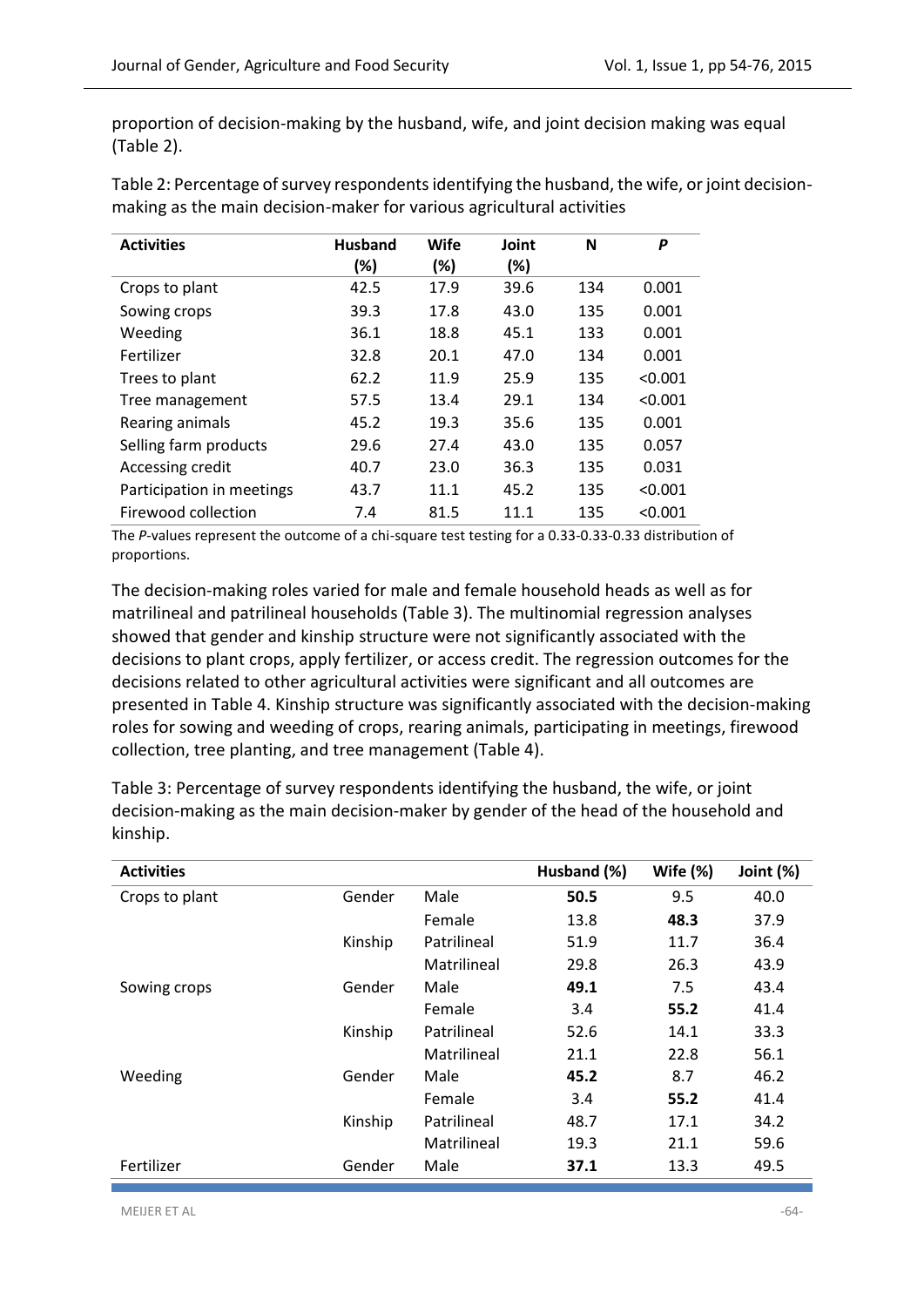| <b>Activities</b>         |         |             | Husband (%) | Wife (%) | Joint (%) |
|---------------------------|---------|-------------|-------------|----------|-----------|
|                           |         | Female      | 17.2        | 44.8     | 37.9      |
|                           | Kinship | Patrilineal | 37.7        | 18.2     | 44.2      |
|                           |         | Matrilineal | 26.3        | 22.8     | 50.9      |
| Trees to plant            | Gender  | Male        | 74.5        | 4.7      | 20.8      |
|                           |         | Female      | 17.2        | 37.9     | 44.8      |
|                           | Kinship | Patrilineal | 75.6        | 10.3     | 14.1      |
|                           |         | Matrilineal | 43.9        | 14.0     | 42.1      |
| Tree management           | Gender  | Male        | 68.6        | 5.7      | 25.7      |
|                           |         | Female      | 17.2        | 41.4     | 41.4      |
|                           | Kinship | Patrilineal | 71.4        | 9.1      | 19.5      |
|                           |         | Matrilineal | 38.6        | 19.3     | 42.1      |
| Rearing animals           | Gender  | Male        | 53.8        | 12.3     | 34.0      |
|                           |         | Female      | 13.8        | 44.8     | 41.4      |
|                           | Kinship | Patrilineal | 59.0        | 15.4     | 25.6      |
|                           |         | Matrilineal | 26.3        | 24.6     | 49.1      |
| Selling farm products     | Gender  | Male        | 34.9        | 18.9     | 46.2      |
|                           |         | Female      | 10.3        | 58.6     | 31.0      |
|                           | Kinship | Patrilineal | 33.3        | 24.4     | 42.3      |
|                           |         | Matrilineal | 24.6        | 31.6     | 43.9      |
| Accessing credit          | Gender  | Male        | 44.3        | 16.0     | 39.6      |
|                           |         | Female      | 27.6        | 48.3     | 24.1      |
|                           | Kinship | Patrilineal | 44.9        | 19.2     | 35.9      |
|                           |         | Matrilineal | 35.1        | 28.1     | 36.8      |
| Participation in meetings | Gender  | Male        | 55.7        | 0.9      | 43.4      |
|                           |         | Female      | 0.0         | 48.3     | 51.7      |
|                           | Kinship | Patrilineal | 60.3        | 7.7      | 32.1      |
|                           |         | Matrilineal | 21.1        | 15.8     | 63.2      |
| Firewood collection       | Gender  | Male        | 9.4         | 78.3     | 12.3      |
|                           |         | Female      | 0.0         | 93.1     | 6.9       |
|                           | Kinship | Patrilineal | 9.0         | 84.6     | 6.4       |
|                           |         | Matrilineal | 5.3         | 77.2     | 17.5      |

\*Decisions by head of household are indicated in bold.

For sowing and weeding of crops, rearing animals, and participating in meetings, decisions were more often made by the husband in patrilineal households, whereas matrilineal households were characterized by more joint decision-making (Table 3). For firewood collection, most decisions were made by the wife in both patrilineal and matrilineal households, but the proportion was higher in patrilineal households (Table 3).

For tree planting and tree management, decisions were more often made by the husband in patrilineal households, while the proportion of decisions made by husbands and joint decision-making were about equal in matrilineal households (Table 3). Gender of the household head was significantly associated with the decision-making role for tree planting and tree management (Table 4). For both activities, decisions were dominated by the husband in male-headed households, whereas most of the decisions in female-headed households were made by either the wife or jointly.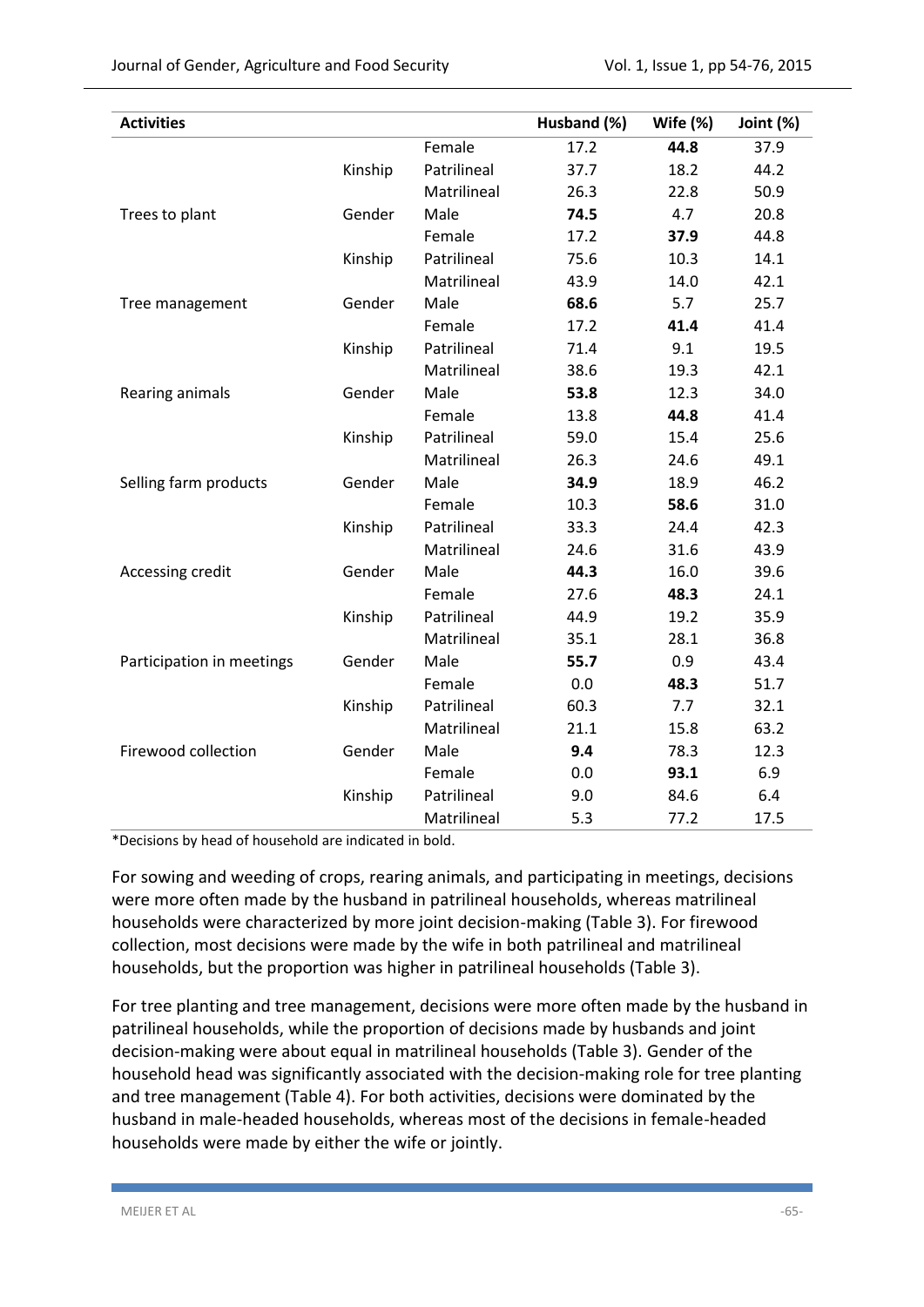Table 3 also provides interesting insights into the proportion of households where the household head is the main decision-maker. For decisions on activities such as planting, sowing, and weeding of crops, the main decision-maker is the household head in about half of the households sampled (this does not seem to differ between male- and female-headed households. -). For tree planting and tree management, however, the household head is more often the main decision-maker in male-headed households and less often in femaleheaded households compared to the other activities (Table 3). Selling farm produce also involves less decision-making by the household head in male-headed households, whereas nearly all decisions are made by the household head in female-headed households (Table 4).

| <b>Decision</b>           | Gender |               |         | Kinship |               |         |
|---------------------------|--------|---------------|---------|---------|---------------|---------|
|                           | Odds   | Wald $\chi^2$ | P-value | Odds    | Wald $\chi^2$ | P-value |
|                           | ratio  |               |         | ratio   |               |         |
| Crops to plant            | 1.59   | 1.23          | 0.2681  | 0.62    | 1.95          | 0.1624  |
| Sowing crops              | 1.50   | 0.89          | 0.3460  | 0.36    | 8.47          | 0.0040  |
| Weeding                   | 1.25   | 0.27          | 0.6006  | 0.33    | 9.51          | 0.0020  |
| Fertilizer                | 0.94   | 0.02          | 0.8870  | 0.68    | 1.24          | 0.2660  |
| Tree planting             | 4.70   | 12.16         | 0.0005  | 0.33    | 8.31          | 0.0039  |
| Tree management           | 3.05   | 6.64          | 0.0099  | 0.37    | 7.19          | 0.0073  |
| Rearing animals           | 1.82   | 2.00          | 0.1569  | 0.34    | 9.13          | 0.0025  |
| Selling farm products     | 1.02   | 0.003         | 0.9579  | 0.82    | 0.35          | 0.5557  |
| Accessing credit          | 0.94   | 0.02          | 0.8880  | 0.78    | 0.54          | 0.4640  |
| Participation in meetings | 2.01   | 2.36          | 0.1248  | 0.27    | 12.47         | 0.0004  |
| Firewood collection       | 0.86   | 0.07          | 0.7918  | 0.38    | 3.86          | 0.0496  |

Table 4: Differences in decision-making roles between genders (husbands vs. wives) and kinship (matrilineal vs. patrilineal) for various agricultural activities.

# *Implementation of Agricultural Activities*

For most agricultural activities, implementation was usually carried out jointly by the husband and wife together (Table 5).

Table 5: Percentage of survey respondents identifying the husband, the wife, or joint implementation as the main implementers of various agricultural activities

| <b>Activities</b>         | Husband (%) | Wife $(%)$ | Joint (%)   | N   | P       |
|---------------------------|-------------|------------|-------------|-----|---------|
| Planting crops            | 3.0         | 9.0        | 88.0        | 133 | < 0.001 |
| Sowing crops              | 18.7        | 11.2       | 70.1        | 134 | < 0.001 |
| Weeding                   | 6.1         | 10.6       | 83.3        | 132 | < 0.001 |
| Fertilizer                | 1.5         | 9.8        | 88.7        | 133 | < 0.001 |
| <b>Planting trees</b>     | 43.6        | 9.0        | 47.4        | 133 | < 0.001 |
| Tree management           | 39.8        | 9.0        | 51.1        | 133 | < 0.001 |
| Rearing animals           | 30.8        | 23.8       | 45.4        | 130 | 0.009   |
| Selling farm products     | 10.7        | 46.6       | 42.7        | 131 | < 0.001 |
| Accessing credit          | 34.8        | 35.6       | 29.6        | 135 | 0.656   |
| Participation in meetings | 21.8        | 12.8       | 65.4        | 133 | < 0.001 |
| Firewood collection       | 3.8         | 78.0       | 18.2<br>132 |     | < 0.001 |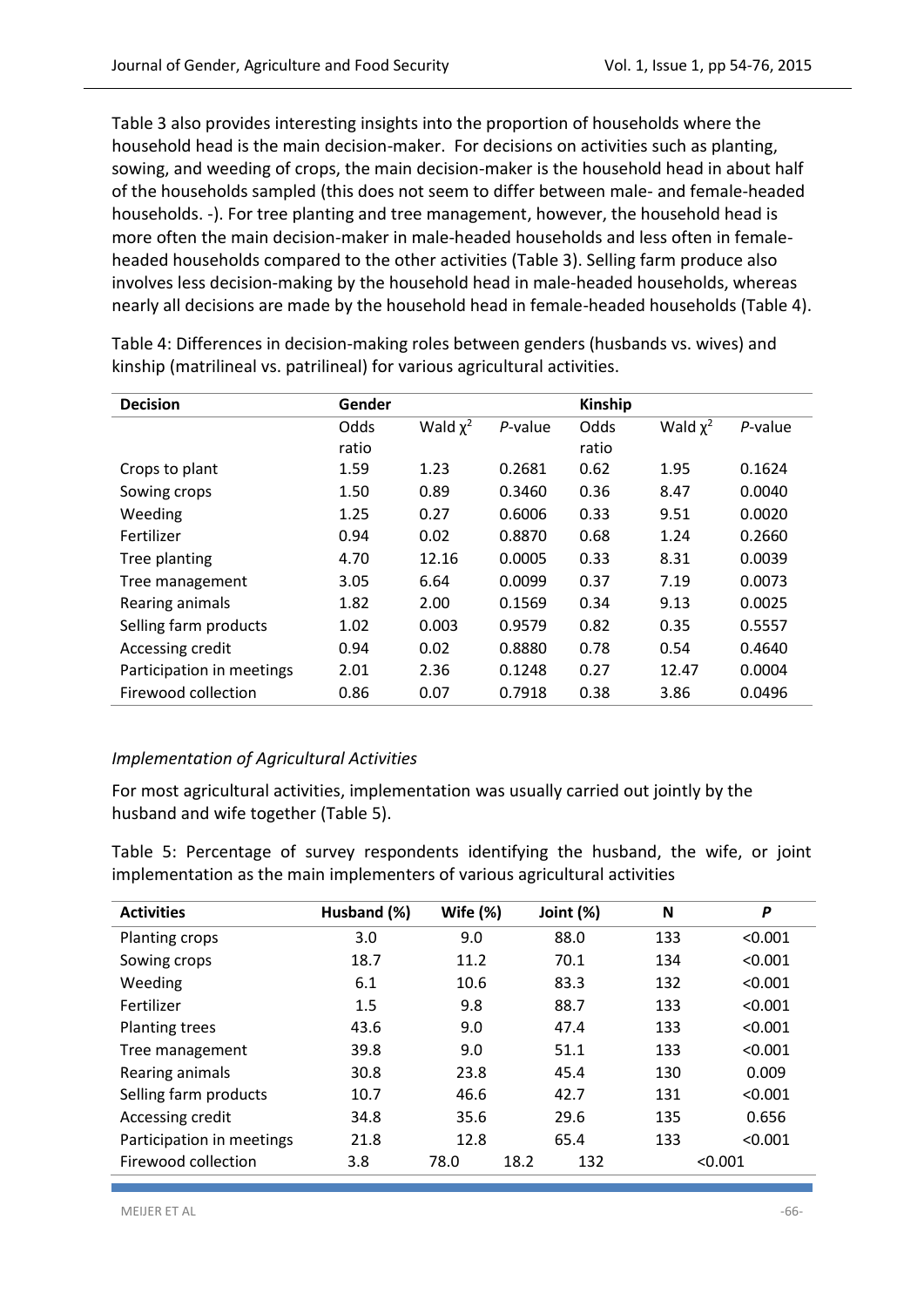The *P*-values in the table represent the outcome of a chi-square test testing for a 0.33-0.33- 0.33 distribution of proportions.

As in decision-making, there was less joint implementation and more implementation by the husband alone for tree planting and tree management compared to other agricultural activities. Selling farm products and firewood collection are mostly done by the wife. These trends were significant for all activities except accessing credit, in which the proportion of implementation by the husband, wife, and joint decision-making was equal (Table 5).

## *Tree Planting and Management*

In this study, only a few variables were associated with the decision-making roles for tree planting within the household. A larger size of the landholding was associated with decisionmaking by the husband, whereas joint decision-makers were linked with smaller landholdings (K = 23.254, *P* = < 0.001). Decision-making in relation to tree planting is different between the two districts, with more joint decision-making in Chiradzulu (in Mzimba it is mostly the husband who makes the decision alone) (*Χ <sup>2</sup>*= 25.892, *P* < 0.001). There was no association between education level ( $X^2$  = 1.517,  $P$  = 0.824), age (K = 1.097,  $P$  = 0.578), household size (K = 1.147,  $P = 0.564$ ), and membership of a farmers group ( $X^2 =$ 4.702, *P* = 0.095) on the one hand and household decision-making on tree planting on the other.

The household decision-making roles regarding tree planting were associated with different outcomes with regards to actual tree planting behavior. A negative binomial regression analysis showed that both decision-making for tree planting and tree management had a significant influence on realized tree densities (Table 6). Densities were significantly (*P* = 0.0026) higher (136 trees per ha) when the wife makes the decision to plant trees compared to when the husband decides (34 trees per ha). However, for decisions on tree management a different pattern was found (Table 6). Densities of planted trees were significantly (*P* = 0.0135) lower (32.7 trees per ha) when the wife makes the decision on tree management compared to joint decision-making, which realized the highest tree density (111 trees per ha). As the 95% CI do not overlap, we can confidently state that joint decision-making on tree management is more favorable than when the wife is the decision-maker.

Table 6: Predicted tree densities (number of trees per ha) depending on who makes decisions on tree planting and tree management

| <b>Decision type</b>                             | <b>Decision-maker</b> | <b>Predicted tree density</b> |  |  |  |
|--------------------------------------------------|-----------------------|-------------------------------|--|--|--|
| Tree planting                                    | Husband               | $34.1(23.3 - 49.9)$           |  |  |  |
|                                                  | Wife                  | $136.0(69.6 - 265.5)$         |  |  |  |
|                                                  | Joint                 | 47.8 (30.3 - 75.4)            |  |  |  |
| Tree management                                  | Husband               | $61.1(40.4 - 92.3)$           |  |  |  |
|                                                  | Wife                  | $32.7(18.2 - 58.7)$           |  |  |  |
|                                                  | Joint                 | $111.1 (69.7 - 177.1)$        |  |  |  |
| Figures in brackets are 95% confidence intervals |                       |                               |  |  |  |

Figures in brackets are 95% confidence intervals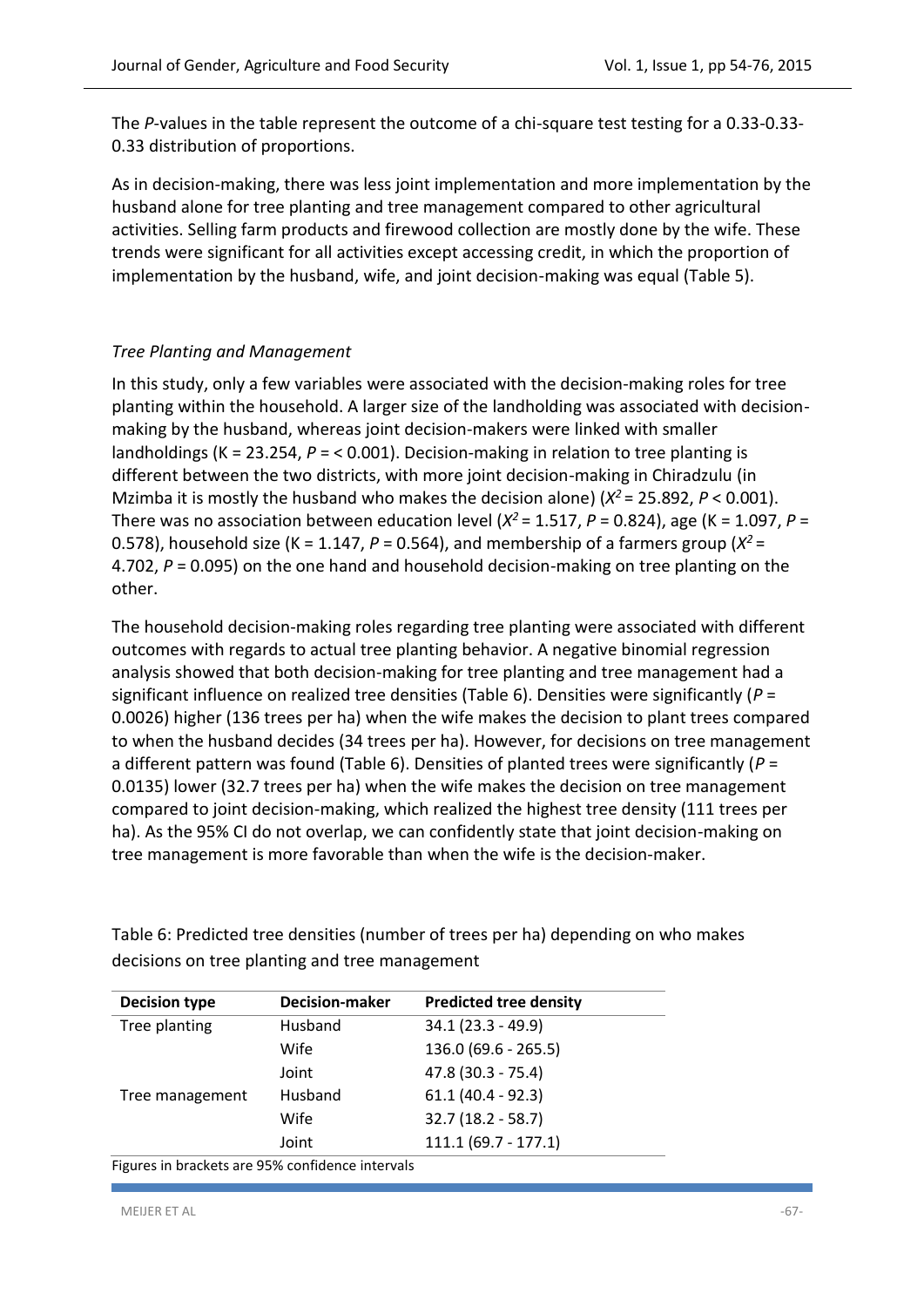# *Perspectives from the Focus Group Discussions*

The results of the focus group discussions were similar to the outcomes of the household survey. For most agricultural activities, the decision-making pattern was a mix of decisionmaking by the husband, the wife, or by both (Table 7). Decisions in relation to fertilizer application, rearing animals, and selling of farm products were more often made by the husband and wife jointly compared to other activities. However, tree planting and tree management seem to be considered mostly the domain of the husband. In contrast, firewood collection was seen as a task for the wife. Although most activities were implemented by the husband and wife jointly, again tree planting and tree management were more often implemented by the husband alone in comparison to the other activities, reinforcing the notion that they are tasks for men (Table 8). There was no difference between the groups in Mzimba and Chiradzulu, nor between the male and female groups, in the household decision-making roles; the exception was decision-making on participation in meetings, which was seen as a task for the husband in Mzimba and for the wife in Chiradzulu (*Χ <sup>2</sup>*= 6.667, *P* = 0.036).

| <b>Activities</b>         | <b>Husband</b> | Wife | Joint | Other |
|---------------------------|----------------|------|-------|-------|
| Crops to plant            |                | 3    | 8     |       |
| Sowing crops              | 6              |      | 8     |       |
| Weeding                   |                |      | 9     |       |
| Fertilizer                |                |      | 11    |       |
| Trees to plant            | 12             |      | 3     |       |
| Tree management           | 14             |      | 0     |       |
| Rearing animals           | 4              |      | 10    |       |
| Selling farm products     |                |      | 10    |       |
| Accessing credit          |                |      | 4     |       |
| Participation in meetings |                | 6    | 6     |       |
| Firewood collection       |                | 16   |       |       |

Table 7: Identification of decision-maker for household decisions regarding various agricultural activities

Data from 16 focus group discussions

During the focus group discussions, there was a lot of debate over who makes the final decision on various agricultural activities. This shows that there was considerable variation between households in how decisions are being made and undermines the notion that there are clear patterns for the roles of the husband and wife. The focus group participants also provided more details and background on gender-specific tasks when it comes to tree planting. Although tree planting and tree management were generally seen as activities for men, there was also participation by women. Participants explained that husbands generally dig the holes, prepare the planting stations and firebreaks, and take care of the pruning and weeding, whereas the wives help with getting seedlings to the planting stations, watering the seedlings, and applying manure and sweeping the leaves around the planted trees. One participant also reported that there are gender differences for planting and managing different types of trees; for example, men generally take care of trees planted in the fields (such as fertilizer trees) whereas women look after the trees around the homestead (such as fruit trees). However, this was not mentioned during the other focus group discussions.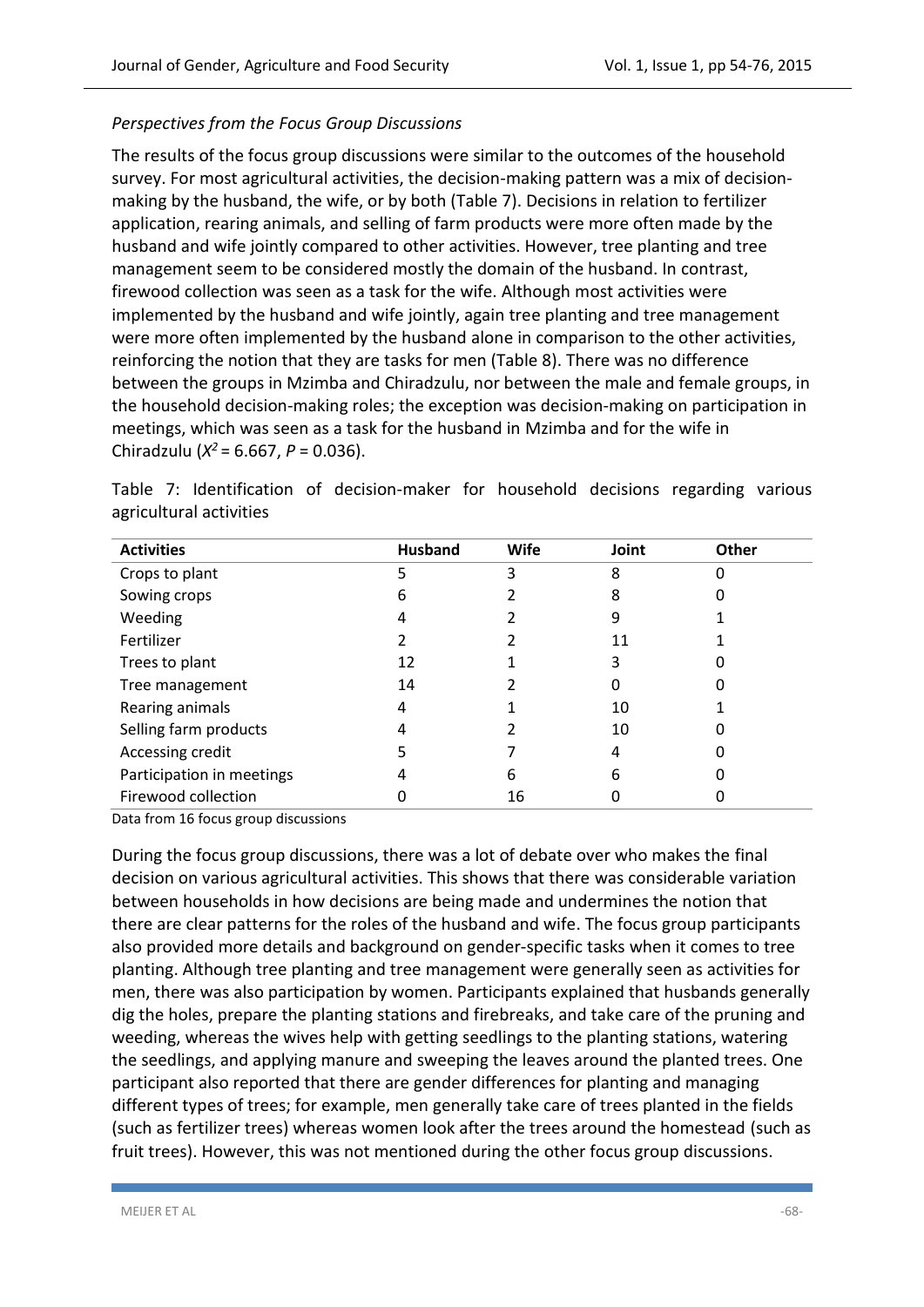| <b>Activities</b>         | <b>Husband</b> | Wife | Joint |
|---------------------------|----------------|------|-------|
| Planting crops            | 0              | 2    | 14    |
| Sowing crops              | 0              | 0    | 16    |
| Weeding                   | 0              |      | 15    |
| Fertilizer                | 0              | 0    | 16    |
| Planting trees            | 6              | 0    | 10    |
| Tree management           | 9              | 0    |       |
| Rearing animals           | 4              | 3    | 9     |
| Selling farm products     | 0              | 6    | 10    |
| Accessing credit          |                | 10   | 5     |
| Participation in meetings | 0              | 6    | 10    |
| Firewood collection       | 0              | 15   |       |

Table 8: Identification of implementer of household decisions regarding various agricultural activities

Data from 16 focus group discussions

#### **Discussion**

The results revealed that households vary in who makes agricultural decisions. It was common for the husband to be the main decision-maker or for decisions to be made jointly by the husband and the wife together. Decision-making by the wife was less common, except for firewood collection (which is considered a task for women). In patrilineal households, decision-making was dominated by the husband, whereas there was more joint decision-making in matrilineal households. Implementation of these activities was mostly done by the husband and the wife together. The results also suggest that for most agricultural activities, the household head was the primary decision-maker in about half of the households sampled. These results do not agree with the traditional belief that the household head is the chief decision-maker within rural households in Africa. In contrast, [Posel \(2001\)](#page-21-1) examined the concept of headship for self-reported household heads in South Africa and found that the concept is still valid, as heads are in fact the key decision makers in the households studied. However, our results are more in line with recent findings by [Mbweza](#page-20-8) *et al.* (2008), who examined the decision-making process of husbands and wives in matrilineal and patrilineal families in Malawi covering various areas of decisions (including money, food, family planning, and sexual relations). They found that most couples used a mix of decision-making approaches. These conclusions reinforce our finding that the household head is not always the chief decision-maker and show that alternative decisionmaking approaches are also being employed.

Interestingly, decisions regarding tree planting and tree management seem to differ somewhat from other agricultural activities. The survey results indicate that decisions regarding tree planting and tree management were more often made by the husband alone, as compared to other agricultural activities. In addition, both gender and kinship significantly affect decision-making on tree planting and tree management. Decisions were more often made by the husband alone in male-headed households as well as in patrilineal households, whereas there was more joint decision-making in matrilineal households and female-headed households. The fact that the effects of kinship and gender on decision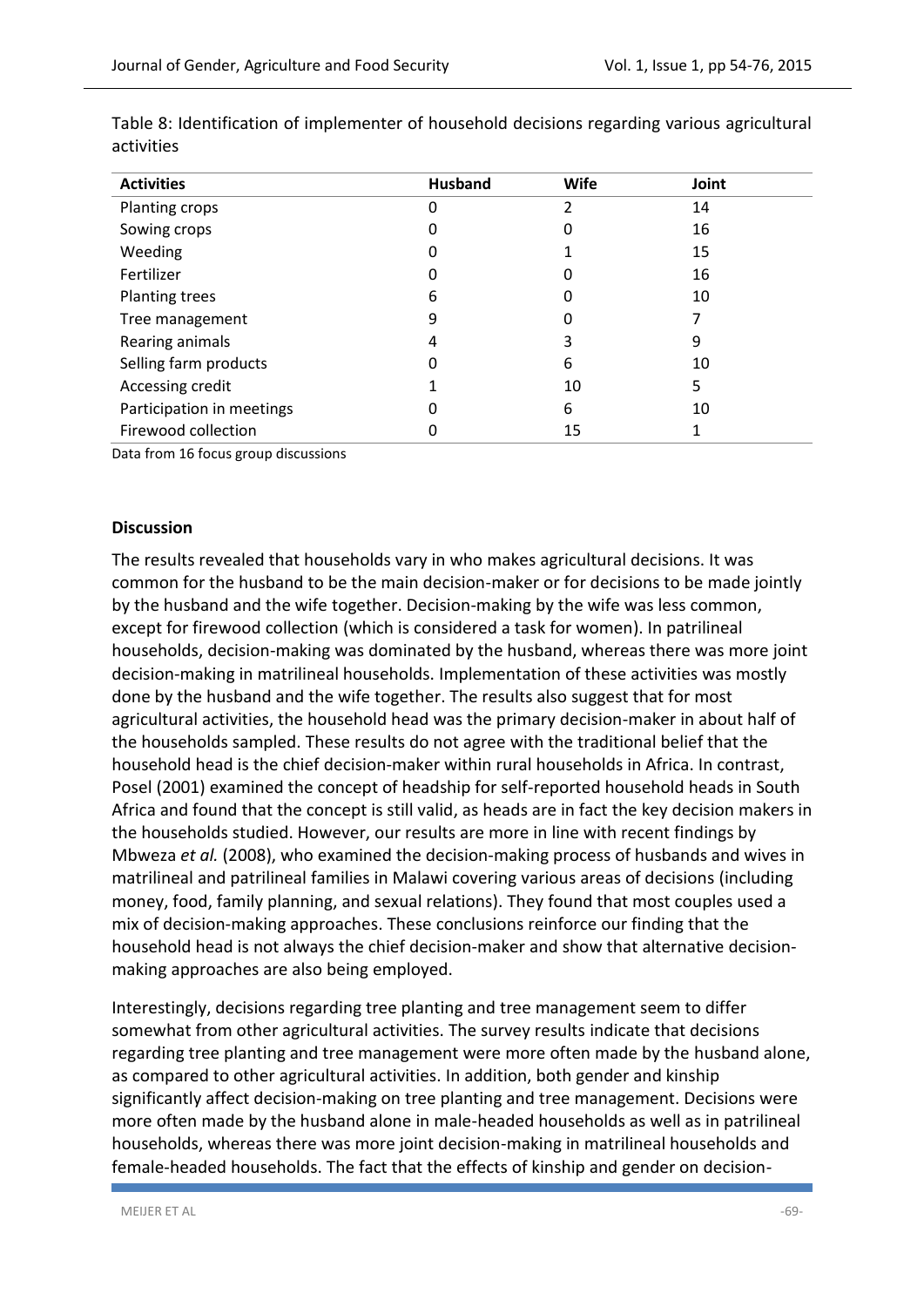making were similar is related to the fact that these two factors are related, as most patrilineal households are male-headed whereas most matrilineal households are headed by a female.

The findings of the survey were reinforced by the outcomes of the focus group discussions, which also found that tree planting and tree management are seen mostly as a task for husbands. However, the focus group discussions revealed that women still participated in the implementation of tree planting and there were some gender-specific roles for women, which is in agreement with previous studies [\(German](#page-19-9) *et al.*, 2009; [Kiptot and Franzel, 2012\)](#page-20-9). It is remarkable that women's decision-making power is limited when it comes to tree planting and management, as women are responsible for firewood collection—one of the main uses of trees—and as women are often at the center of agricultural production. Female farmers' participation in agroforestry practices has been demonstrated throughout Africa [\(Kiptot and Franzel, 2012;](#page-20-9) [Kiptot](#page-20-1) *et al.*, 2014). Nevertheless, it has also been suggested that women's participation is low in commercial enterprises often considered the domain of men. And given women's proportionally high involvement in agroforestry technologies—such as soil fertility management, fodder production, and woodlots—their participation is low in terms of the amount of land they allocate to these technologies and in terms of the numbers of trees planted [\(Kiptot and Franzel, 2012\)](#page-20-9). Although women are actively involved in agroforestry, their level of participation is constrained by cultural norms and lack of resources [\(Kiptot](#page-20-1) *et al.*, 2014).

The results of this study also demonstrated that the decision-making roles within the household have implications for the number of trees planted. Relatively more trees were planted in households where decisions on tree planting were made by the wife, and when decisions on tree management are made jointly by the husband and wife together. This finding has important implications, as it demonstrates the need to better understand how decisions are being made about tree planting and management (a need that should be taken into consideration during the design of agroforestry interventions). There is a broad range of literature focusing on the factors affecting tree planting on farms [\(Franzel](#page-19-10) *et al.*, [2001;](#page-19-10) [Pattanayak](#page-20-10) *et al.*, 2003; [Franzel](#page-19-11) *et al.*, 2004; [Mercer, 2004\)](#page-20-11), and various variables (such as farmer or household characteristics) have been found to influence agroforestry adoption and the numbers of trees planted on farms [\(Meijer](#page-20-12) *et al.*, 2015). However, the role of household decision-making on agroforestry adoption and the numbers of trees planted on farms has received relatively little attention thus far; our findings suggest it is significant and should not be overlooked.

This study indicates that kinship structure affects the decision-making roles within rural households when it comes to agricultural decisions. In patrilineal households participating in this study, decisions were made more often by the husband alone compared to in matrilineal families, where there was more joint decision-making by the husband and wife together as well as more decision-making by the wife. Consequently, more trees were planted per hectare by matrilineal households compared to patrilineal households. This finding is somewhat surprising, as men in uxorilocal households are often believed to have little incentive to plant trees on the farm as they do not have ownership over land in their wives' villages [\(Hansen](#page-19-8) *et al.*, 2005; [German](#page-19-9) *et al.*, 2009). In a study on the effects of marriage and inheritance patterns on tree planting among households belonging to the Chewa tribe in Central Malawi, Hansen *et al.* (2005) found that tree planting by men is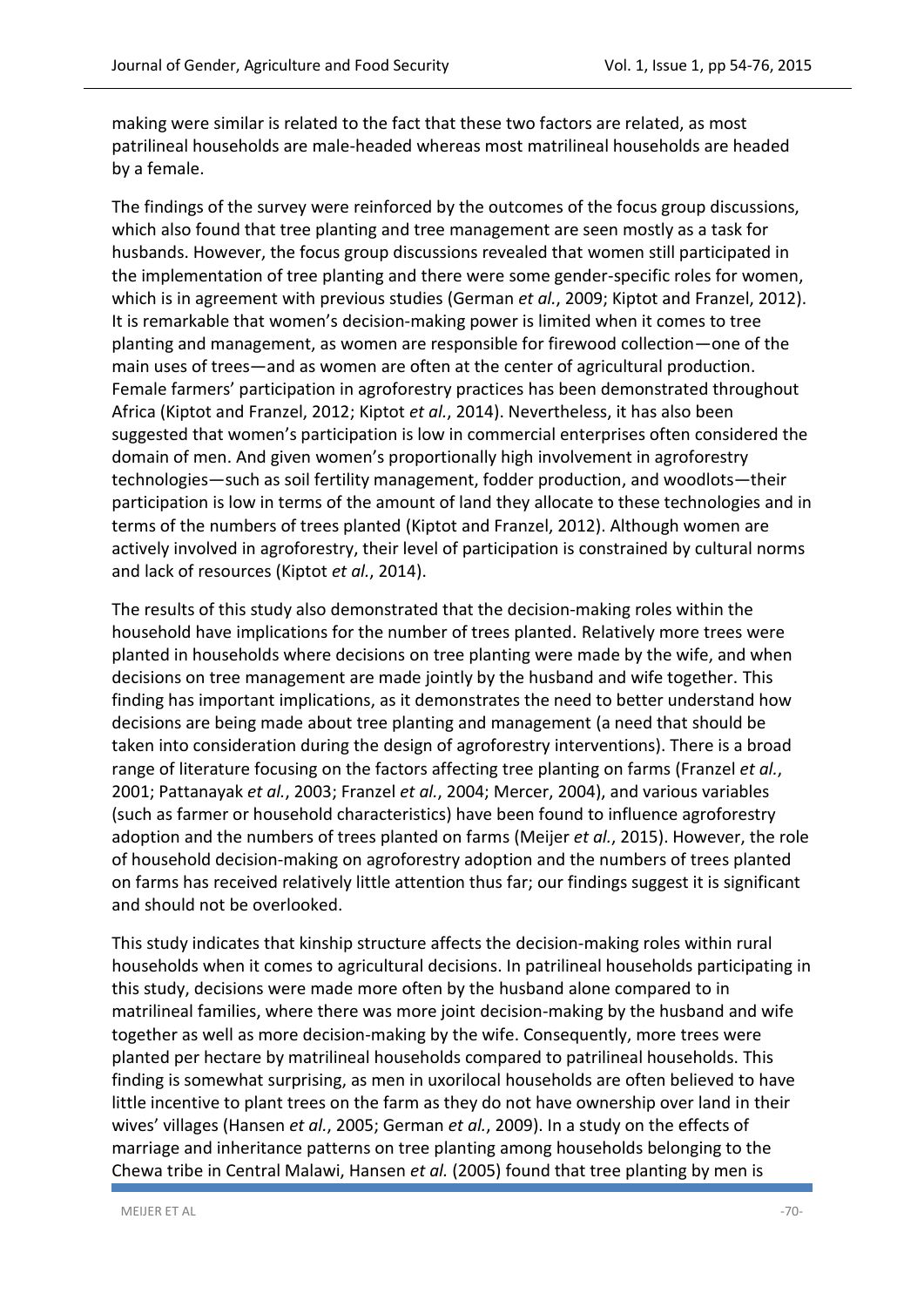dissuaded by uxorilocal marriage patterns. Our results differ from these findings; however, they seem to be in agreement with their observation that on average, men planted more trees than women (Hansen *et al*., 2005). If males are the primary decision-makers about tree planting and tree management, more tree planting is to be expected in patrilineal rather than matrilineal societies [\(Place and Otsuka, 2001\)](#page-21-4). Interestingly, the opposite was observed in this study. It is important to note that other factors (such as geographical influences) might play a role here as well. Differences in population density and forest cover between the north and south are likely to affect the availability of wood resources from surrounding forests and will influence farmers' need to grow their own trees.

The findings of this study contribute to the existing literature aimed at understanding farmers' preferences, motivations, and choices in relation to tree planting in Malawi [\(Dewees, 1995;](#page-19-12) [Place and Otsuka, 2001;](#page-21-4) [Thangata](#page-22-5) *et al.*, 2002; [Walker, 2004;](#page-22-6) [Sirrine](#page-21-11) *et al.*, [2010\)](#page-21-11), and challenge some conventional assumptions about agricultural gender roles. The complexity of gender dimensions of intra-household decision-making need to be recognized and taken into consideration by policy makers and researchers. The gendered aspects of agricultural-based development remain poorly understood, and gender gaps in income from farming still exist in poor countries such as Malawi [\(Djurfeldt](#page-18-5) *et al.*, 2013). Similarly, a recent analysis by Sunderland et al. (2014) using a global dataset, questioned assumptions about gender differentiation of forest product use and challenged some of the commonly-held perceptions on the role of men and women. Although the study found evidence for distinctive gender roles associated with the collection of forest products, it also found that men play a more important and diverse role in the contribution of forest products to rural livelihoods than often reported.

While this study provides useful insights into household decision-making, it does have limitations. First, this study used self-identified headship in the household survey, a concept that has been associated with methodological problems in the past [\(Posel, 2001\)](#page-21-1). However, as the aim of this study was to understand how the various household members—including the self-identified household head—contribute to agricultural decisions, it seemed an appropriate method to use. Second, the survey only included household heads, and it would be very interesting to get the perspective of both the husband and the wife within the same household on household decision-making, similar t[o Mbweza](#page-20-8) *et al.* (2008). This would provide a deeper understanding of the role of the household head as well as their spouse and would identify issues where there might be disagreements. Finally, time and resource limitations precluded the splitting of tree planting and management activities into subactivities, which could have improved our insights into gender-specific tasks in tree planting.

We recommend that future research on intra-household decision-making includes both the husband and the wife of the same household. This will shed more light on how decisions are made and will reveal potential differences in the perceptions of both partners. In addition, it would be interesting to study the various agricultural activities in more detail, particularly the activities related to tree planting and tree management. Rather than study tree planting and management as general activities, we could break each down into several sub-activities (such as caring for seedlings in the nursery, preparing the planting stations, watering the seedlings, pruning the seedling and tree, harvesting tree products, marketing and selling, etc.). Furthermore, it would also be interesting to look at gender differences in relation to the different tree types (e.g. fodder, fruit, firewood, and fertilizer trees). This could reveal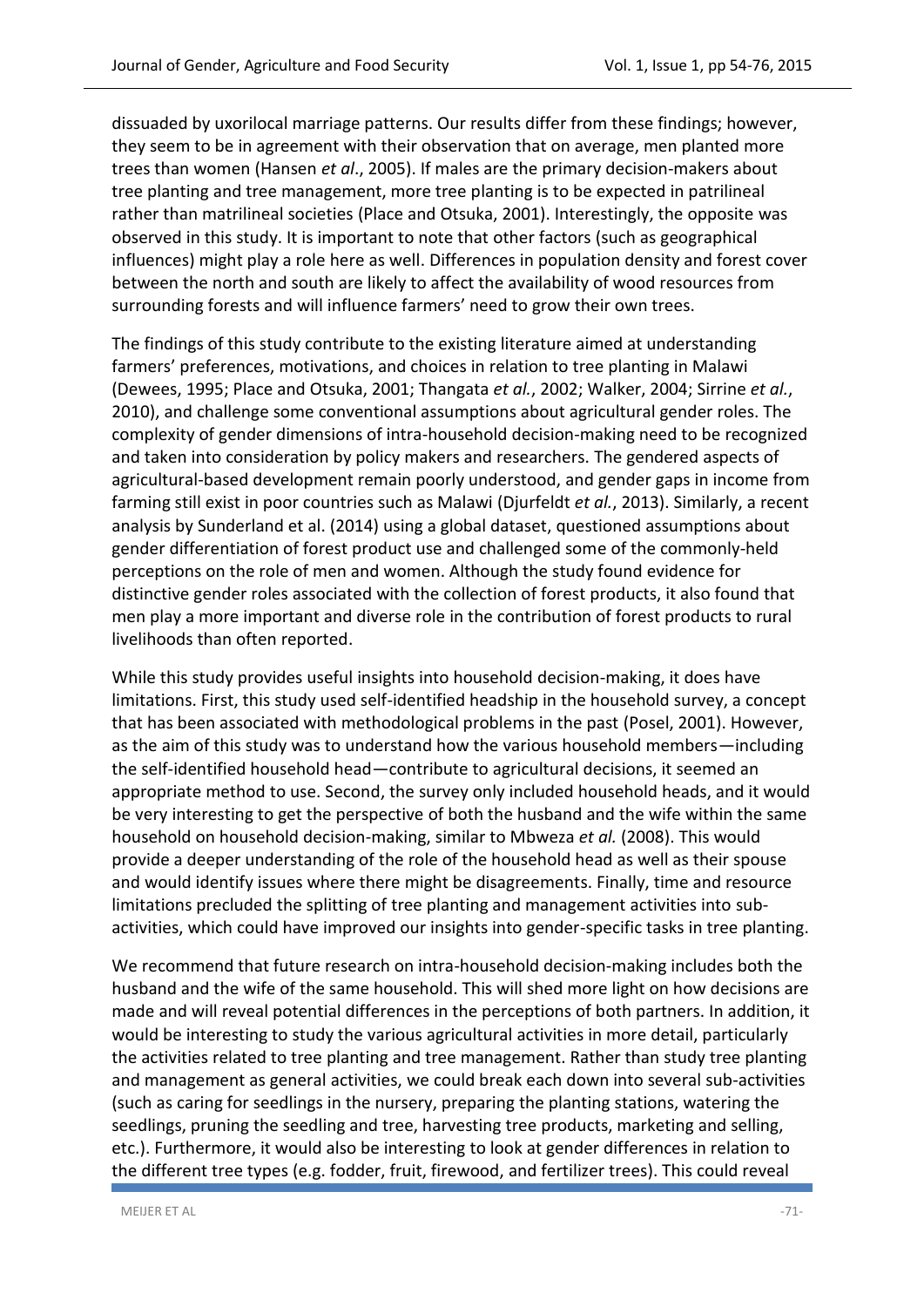gender dimensions for the different activities related to tree planting and help us to understand which household members are responsible for the various sub-activities.

#### **Conclusion**

This study has demonstrated that households employ a mix of decision-making by the husband, the wife, or by the husband and wife together. For most activities, decisions were made either by the husband or by the husband and wife together. Tree planting and management seem to be considered mainly the responsibility of men in our study areas; however, it was also clear that decision-making by the wife or shared decision-making resulted in a higher density of trees planted. We also found the assumption that the household head is the primary decision-maker is an oversimplification of reality. Our findings have important practical implications. Research, policy development and extension efforts should not merely target the household head but should take into consideration how decision-making around farming and tree planting is gendered, with variations based on kinship structures and other intrinsic and extrinsic factors. Assumptions about headship and gender roles need to be locally checked and validated in order for agricultural policies and development activities to be effective.

#### **Acknowledgements**

The authors would like to thank Irish Aid for providing financial assistance for the research on which this paper is based. We thank Wezzie Chisenga for his valuable assistance with data collection while in the field, and we are also sincerely grateful to the extension workers and farmers in Malawi who donated their time to this work and contributed their views. We also acknowledge two anonymous reviewers who provided useful comments on our manuscript.

#### **References**

<span id="page-18-3"></span>Alderman, H., Chiappori, P.A., Haddad, L., Hoddinott, J. and Kanbur, R. (1995) 'Unitary Versus Collective Models of the Household: Is it Time to Shift the Burden of Proof?', *The World Bank Research Observer,* 10(1), pp. 1-19.

<span id="page-18-4"></span>Alkire, S., Meinzen-Dick, R., Peterman, A., Quisumbing, A., Seymour, G. and Vaz, A. (2013) 'The Women's Empowerment in Agriculture Index', *World Development,* 52, pp. 71-91.

<span id="page-18-5"></span>Djurfeldt, A. A., Djurfeldt, G. and Bergman Lodin, J. (2013) 'Geography of Gender Gaps: Regional Patterns of Income and Farm–Nonfarm Interaction Among Male- and Female-Headed Households in Eight African Countries', *World Development,* 48**,** pp. 32-47.

<span id="page-18-2"></span>Bonnard, P. and Scherr, S. (1994) 'Within gender differences in tree management: Is gender distinction a reliable concept?', *Agroforestry Systems,* 25**,** pp. 71-93.

<span id="page-18-0"></span>Budlender, D. (2003) 'The debate about Household Headship', *Social Dynamics,* 29(2)**,** pp. 48-72.

<span id="page-18-1"></span>Budlender, D. (2005) 'Women and poverty', *Agenda,* 64, pp. 30-36.

MEIJER ET AL -72-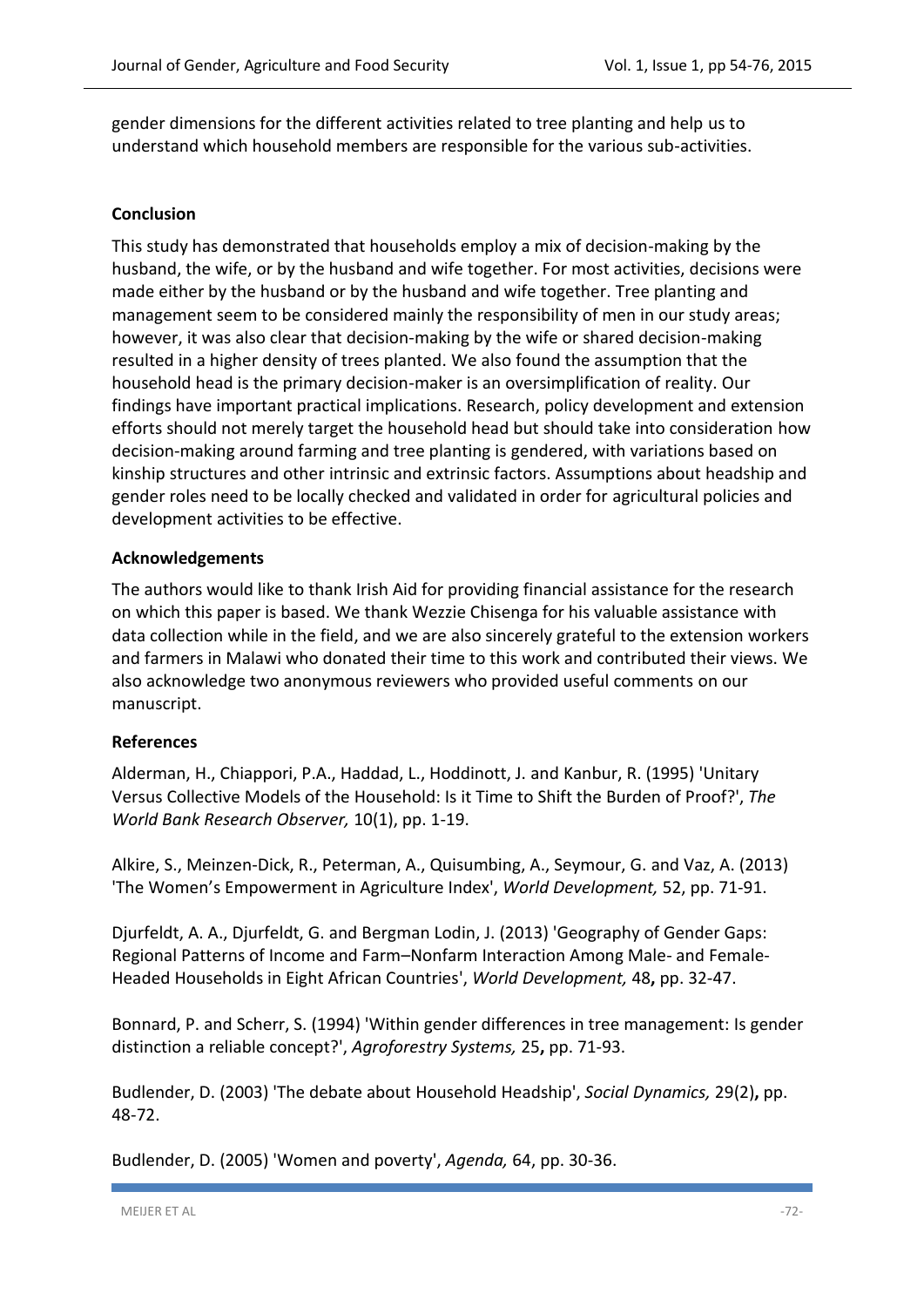<span id="page-19-1"></span>Buvinić, M. and Gupta, G. R. (1997) 'Female-Headed Households and Female-Maintained Families: Are They Worth Targeting to Reduce Poverty in Developing Countries?', *Economic Development and Cultural Change*, 45(2), pp. 259-280.

<span id="page-19-2"></span>Chant, S. (2006) 'Re‐thinking the "Feminization of Poverty" in Relation to Aggregate Gender Indices', *Journal of Human Development,* 7(2), pp. 201-220.

<span id="page-19-4"></span>Chant, S. (2008) 'The Curious Question of Feminising Poverty in Costa Rica: The Importance of Gendered Subjectivities', *New Working Paper Series Issue 22.* London: Gender Institute, London School of Economics.

<span id="page-19-0"></span>Deere, C. D., Alvarado, G. E. and Twyman, J. (2012) 'Gender Inequality in Asset Ownership in Latin America: Female Owners vs Household Heads', *Development and Change,* 43(2), pp. 505-530.

<span id="page-19-12"></span>Dewees, P. (1995) 'Trees on farms in Malawi: Private investment, public policy, and farmer choice', *World Development,* 23(7), pp. 1085-1102.

<span id="page-19-7"></span>Doss, C. (2013) 'Intrahousehold Bargaining and Resource Allocation in Developing Countries', *The World Bank Research Observer,* 28(1), pp. 52-78.

<span id="page-19-6"></span>Doss, C. R. (1996) 'Testing among models of intrahousehold resource allocation', *World Development,* 24(10), pp. 1597-1609.

<span id="page-19-3"></span>Finley, A. P. (2007) 'The" Graying" of Mexico and Its Impact on Female-Headed Households: Theoretical and Methodological Considerations', *Latin American Research Review,* 42(3), pp. 183-204.

<span id="page-19-10"></span>Franzel, S., Coe, R., Cooper, P., Place, F. and Scherr, S. J. (2001) 'Assessing the adoption potential of agroforestry practices in sub-Saharan Africa', *Agricultural Systems,* 69(1-2), pp. 37-62.

<span id="page-19-11"></span>Franzel, S., Denning, G. L., Lillesø, J. P. B. and Mercado, A. R. (2004) 'Scaling up the impact of agroforestry: Lessons from three sites in Africa and Asia', *Agroforestry Systems,* 61, pp. 329- 344.

<span id="page-19-5"></span>Fuwa, N. (2000) 'The Poverty and Heterogeneity Among Female-Headed Households Revisited: The Case of Panama', *World Development,* 28(8), pp. 1515-1542.

<span id="page-19-9"></span>German, G., Akinnifesi, F., Edriss, A., Sileshi, G., Masangano, C. and Ajayi, O. (2009) 'Influence of property rights on farmers' willingness to plant indigenous fruit trees in Malawi and Zambia', *African Journal of Agricultural Research,* 4(5), pp. 427-437.

<span id="page-19-8"></span>Hansen, J., Luckert, M. K., Minae, S. and Place, F. (2005) 'Tree planting under customary tenure systems in Malawi: impacts of marriage and inheritance patterns. *Agricultural Systems,* 84(1), pp. 99-118.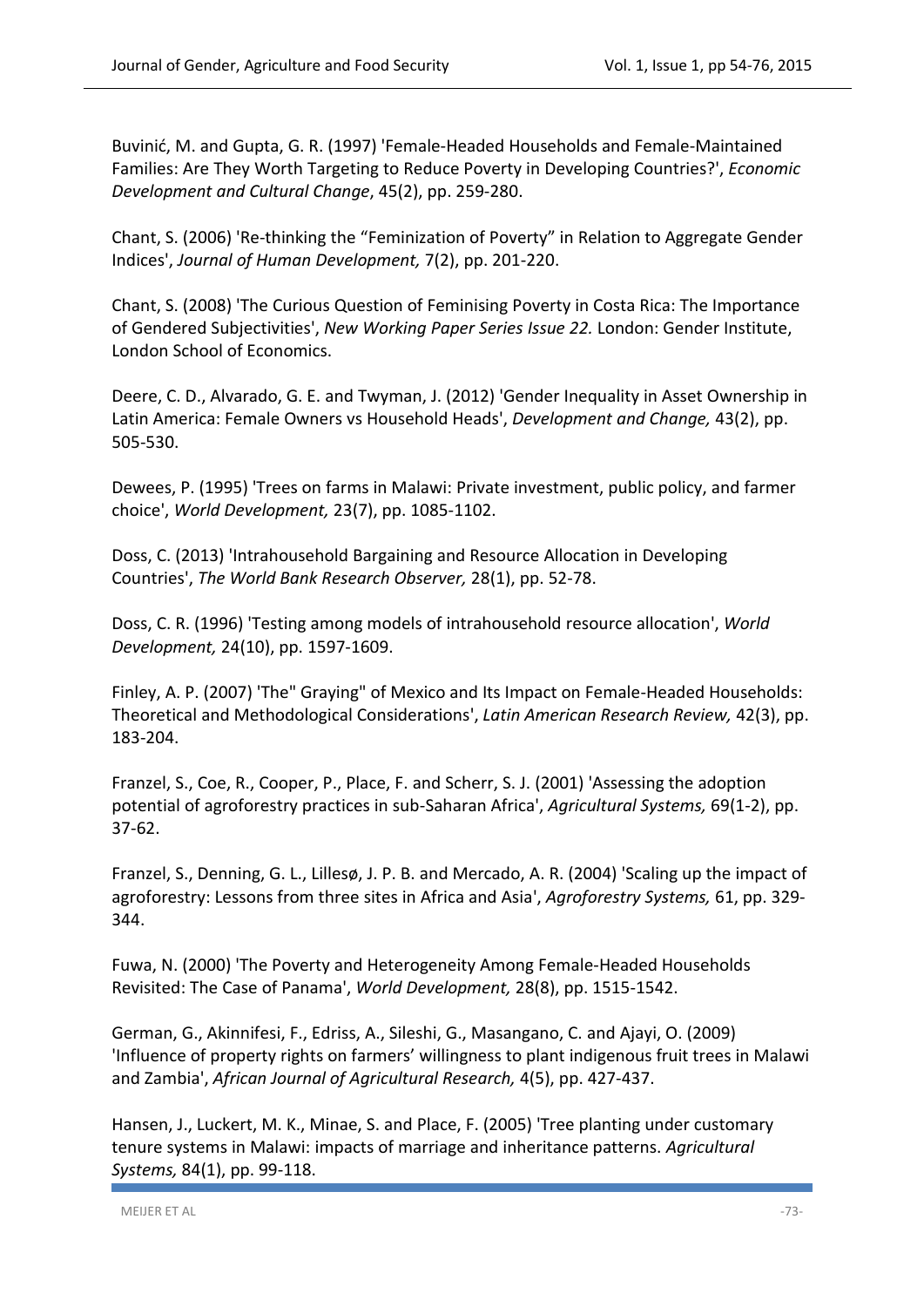<span id="page-20-2"></span>Hedman, B., Perucci, F. and Sundstrom, P. (1996) *Engendering Statistics: A Tool for Change*. Stockholm: Statistics Sweden.

<span id="page-20-7"></span>Hennink, M. M. (2007) *International Focus Group Research: A Handbook for the Health and Social Sciences*. Cambridge: Cambridge University Press.

<span id="page-20-0"></span>Izac, A. M. N. and Sanchez, P. A. (2001) 'Towards a natural resource management paradigm for international agriculture: the example of agroforestry research', *Agricultural Systems,* 69(1-2), pp. 5-25.

<span id="page-20-9"></span>Kiptot, E. and Franzel, S. (2012) 'Gender and agroforestry in Africa: a review of women's participation', *Agroforestry Systems,* 84(1), pp. 35-58.

<span id="page-20-1"></span>Kiptot, E., Franzel, S. and Degrande, A. (2014) 'Gender, agroforestry and food security in Africa', *Current Opinion in Environmental Sustainability,* 6, pp. 104-109.

<span id="page-20-3"></span>Malapit, H. J., Sproule, K., Kovarik, C., Meinzen-Dick, R., Quisumbing, A., Ramzan, F., Hogue, E. and Alkire, S. (2014) *Measuring progress toward empowerment Women's Empowerment in Agriculture Index: Baseline Report*. Washington DC: International Food Policy Research Institute.

<span id="page-20-8"></span>Mbweza, E., Norr, K. F. and Mcelmurry, B. (2008) 'Couple decision making and use of cultural scripts in Malawi', *Journal of Nursing Scholarship,* 40(1), pp. 12-19.

<span id="page-20-12"></span>Meijer, S. S., Catacutan, D., Ajayi, O. C., Sileshi, G. W. and Nieuwenhuis, M. (2015) 'The role of knowledge, attitudes and perceptions in the uptake of agricultural and agroforestry innovations among smallholder farmers in sub-Saharan Africa', *International Journal of Agricultural Sustainability,* 13(1), pp. 40-54. doi: 10.1080/14735903.2014.912493.

<span id="page-20-11"></span>Mercer, D. 2004. 'Adoption of agroforestry innovations in the tropics: A review', *Agroforestry Systems,* 61-62(1-3), pp. 311-328.

<span id="page-20-5"></span>Mkandawire, R. M. (1983) 'Customary land, the state and agrarian change in Malawi: The case of the Chewa peasantry in the Lilongwe rural development project', *Journal of Contemporary African Studies,* 3(1-2), pp. 109-128.

<span id="page-20-4"></span>Nosheen, F., Ali, T., Ahmad, M. and Nawaz, H. (2008) 'Exploring the Gender Involvement in Agricultural Decision Making: A Case Study of District Chakwal', *Pakistan Journal of Agricultural Sciences,* 45(3), pp. 101-106.

<span id="page-20-6"></span>National Statistical Office of Malawi (NSO). (2008) *2008 Population and Housing Census*. Zomba: National Statistical Office of Malawi.

<span id="page-20-10"></span>Pattanayak, S., Evan Mercer, D., Sills, E. and Yang, J. (2003) 'Taking stock of agroforestry adoption studies', *Agroforestry Systems,* 57, pp. 173-186.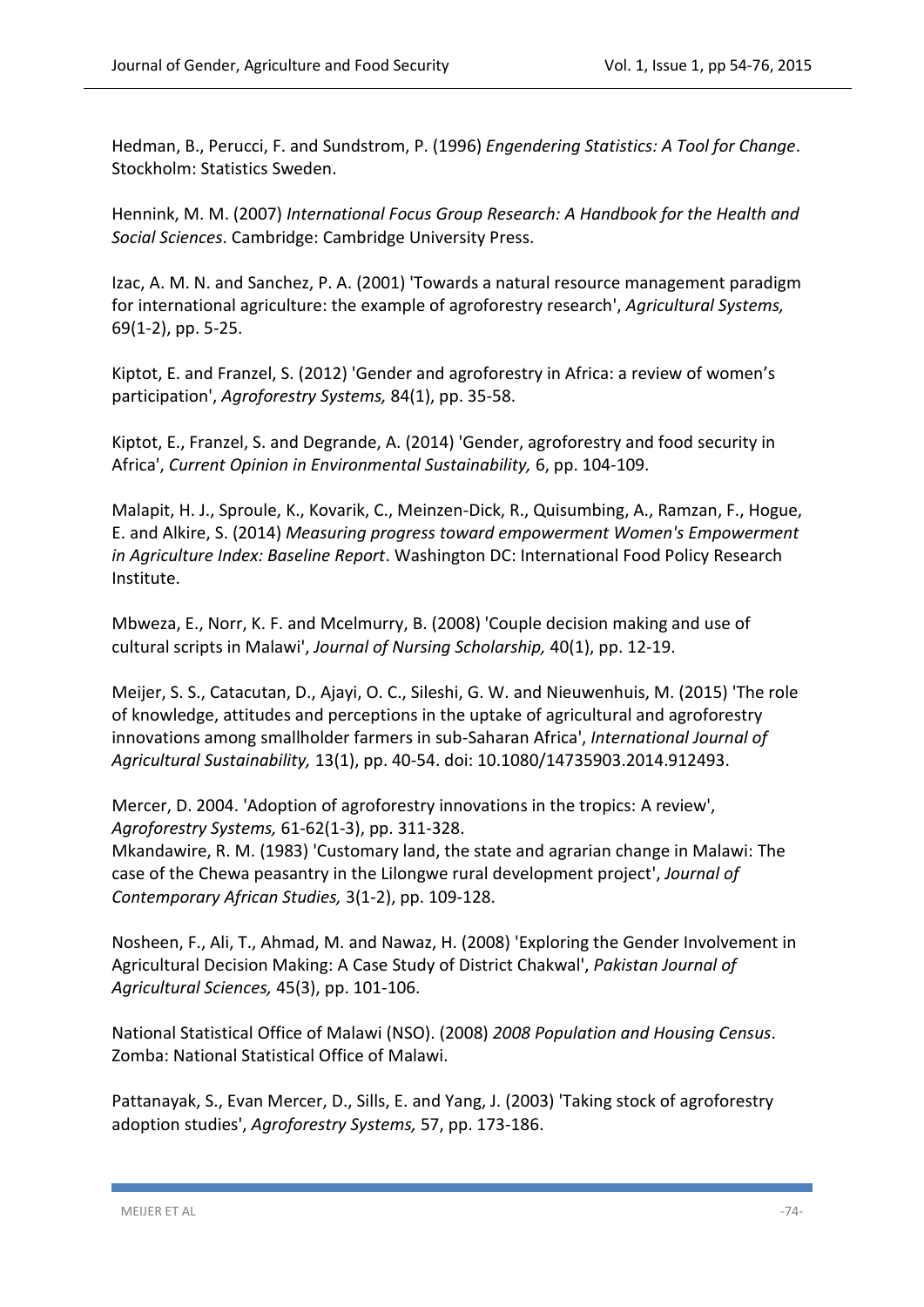<span id="page-21-9"></span>Peters, P. E. (1997) 'Against the Odds: Matriliny, land and gender in the Shire Highlands of Malawi', *Critique of Anthropology,* 17(2), pp. 189-210.

<span id="page-21-10"></span>Peters, P. E. (2010) "Our daughters inherit our land, but our sons use their wives' fields": matrilineal-matrilocal land tenure and the New Land Policy in Malawi', *Journal of Eastern African Studies,* 4(1), pp. 179-199.

<span id="page-21-8"></span>Phiri, K. M. (1983) 'Some Changes in the Matrilineal Family System Among the Chewa of Malawi Since the Nineteenth Century', *Journal of African History,* 24(2), pp. 257-274.

<span id="page-21-4"></span>Place, F. and Otsuka, K. (2001) 'Population, Tenure, and Natural Resource Management: The Case of Customary Land Area in Malawi', *Journal of Environmental Economics and Management,* 41(1), pp. 13-32.

<span id="page-21-1"></span>Posel, D. R. (2001) 'Who are the heads of household, what do they do, and is the concept of headship useful? An analysis of headship in South Africa', *Development Southern Africa,* 18(5), pp. 651-670.

<span id="page-21-7"></span>Quisumbing, A. R. and Maluccio, J. A. (2003) 'Resources at Marriage and Intrahousehold Allocation: Evidence from Bangladesh, Ethiopia, Indonesia, and South Africa', *Oxford Bulletin of Economics and Statistics,* 65(3), pp. 283-327.

<span id="page-21-3"></span>Rocheleau, D. and Edmunds, D. (1997) 'Women, men and trees: Gender, power and property in forest and agrarian landscapes', *World Development,* 25(8), pp. 1351-1371.

<span id="page-21-2"></span>Rogan, M. (2013) 'Alternative Definitions of Headship and the "Feminisation" of Income Poverty in Post-Apartheid South Africa', *The Journal of Development Studies,* 49(10), pp. 1344-1357.

<span id="page-21-0"></span>Rosenhouse, S. (1989) 'Identifying the Poor: Is 'Headship' a Useful Concept?', *LSMS Working Paper No 58.* Washington DC: World Bank.

<span id="page-21-11"></span>Sirrine, D., Shennan, C. and Sirrine, J. R. (2010) 'Comparing agroforestry systems' ex ante adoption potential and ex post adoption: on-farm participatory research from southern Malawi', *Agroforestry Systems,* 79, pp. 253-266.

<span id="page-21-6"></span>Strauss, J. and Duncan, T. (1995) 'Human resources: Empirical modeling of household and family decisions'. In: Chenery, H., and Srinivasan, T.N. eds. *Handbook of Development Economics, Vol. 3*. Amsterdam: Elsevier.

Sunderland, T., Achdiawan, R., Angelsen, A., Babigumira, R., Ickowitz, A., Paumgarten, F., Reyes-García, V. and Shively, G. (2014) 'Challenging Perceptions about Men, Women, and Forest Product Use: A Global Comparative Study', *World Development*, 64(Supplement 1), S56-S66. [doi:10.1016/j.worlddev.2014.03.003](http://dx.doi.org/10.1016/j.worlddev.2014.03.003)

<span id="page-21-5"></span>Takane, T. (2008) 'Customary Land Tenure, Inheritance Rules, and Smallholder Farmers in Malawi', *Journal of Southern African Studies,* 34(2), pp. 269-291.